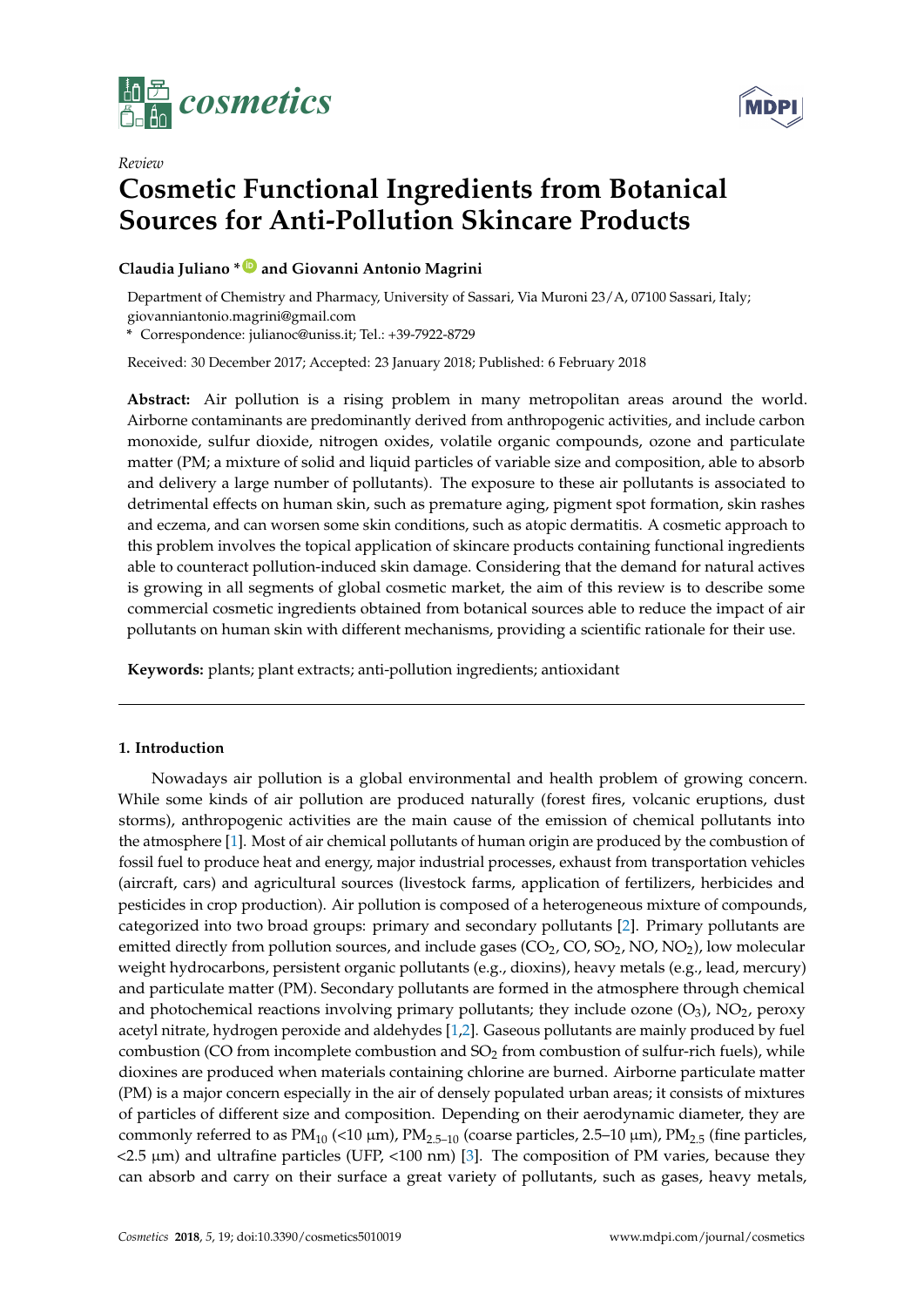organic compounds, polyaromatic hydrocarbons, directly related to their toxicity. In countries such as Northern India and China, particularly high levels of  $PM_{2.5}$  are detectable (annual average over 50 μg/m<sup>3</sup>) [\[4\]](#page-11-3), subject to seasonal fluctuations and higher than the World Health Organization (WHO) recommendations [\[5\]](#page-11-4).

# **2. Effects of Air Pollution on Human Health**

Exposure to air pollution is associated with increasing morbidity and mortality worldwide. Airborne pollutants may penetrate the human body through multiple routes, including direct inhalation and ingestion, as well as dermal contact, and they cause well-documented acute and long-term effects on human health. Once inhaled, airborne pollutants can affect respiratory system, with airways irritation, bronchoconstriction and dyspnoea, lung inflammation and worsening of conditions of patients with lung diseases [\[1\]](#page-11-0). Epidemiological and clinical studies have shown that air pollution is also associated with cardiovascular diseases, and a relationship of exposure to air pollutants with the risk of acute myocardial infarction, stroke, ischaemic heart disease and increase in blood pressure was reported [\[6\]](#page-11-5). Moreover, there is increasing evidence that outdoor pollution may have a significant impact on central nervous system and may be associated with some neurological diseases, such as Alzheimer's disease, Parkinson's disease and neurodevelopmental disorders [\[7\]](#page-11-6). Air pollution is also considered a risk factor in the incidence of some other pathological conditions, such as autism, retinopathy, low birth weight and immunological dysfunctions [\[8\]](#page-11-7).

#### **3. Pollution-Induced Skin Damage**

Being the largest organ of the human body as well as the boundary between the environment and the organism, the skin unsurprisingly is one of the major targets of air pollutants. Air pollution has considerable effects on the human skin, and it is generally accepted that every single pollutant has a different toxicological impact on it. Recently, many Authors reported potential explanations for outdoor air pollutants impact on skin damaging, focusing their interest especially on PM and ozone.

PM are essentially combustion particles formed by a core of elemental carbon coated with a variety of chemicals, such as metals, organic compounds, particularly polycyclic aromatic hydrocarbons (PAHs), nitrates and sulfates [\[9\]](#page-11-8). PM induce in skin oxidative stress, producing reactive oxygen species (ROS) and causing the secretion of pro-inflammatory cytokines (TNF- $\alpha$ , IL-1 $\alpha$ , IL-8) [\[10\]](#page-11-9). As a consequence of the increased production of ROS, an increase of matrix metalloproteinases (MMPs) occurs, resulting in the degradation of mature dermal collagen, which contributes to skin aging [\[11\]](#page-11-10). Coarse PM produce ROS essentially through transition metals (iron, copper, vanadium, chromium) absorbed on their surface, which are able to generate ROS (especially OH<sup>°</sup>) in the Fenton's reaction, while smaller particles produce ROS due essentially to the presence of PAHs and quinones [\[12\]](#page-11-11). Quinones are by-products of diesel fuel combustion, but can also be produced in the skin through biotransformation of PAHs by some enzymes (cytochrome P450, epoxide hydrolase and dihydrodiol dehydrogenase) [\[11\]](#page-11-10). Li et al. (2003) [\[13\]](#page-11-12) demonstrated that ultrafine particles had the highest ROS activity compared to coarse and fine particles. PAHs are highly lipophilic carbon compounds with two or more fused aromatic rings, emitted to the atmosphere primarily from the incomplete combustion of organic matter. PAHs absorbed on the surface of airborne PM can penetrate into intact skin and exert direct effects on epidermis cells, such as keratinocytes and melanocytes [\[2\]](#page-11-1). PAHs are ligands for the aryl hydrocarbon receptor (AhR), a ubiquitous ligand-dependent cytosolic transcription factor. When AhR ligands engage the receptor, a conformational change occurs in it, which leads to its nuclear translocation and subsequent binding and activation of several genes, included genes encoding several phase I and II xenobiotic metabolizing enzymes (e.g., cytochrome P4501A1, glutathione-*S*-transferase) [\[14\]](#page-11-13). The oxidized products of PAHs metabolized by these enzymes induce oxidative stress responses in cells and confirm the involvement of PAHs in the genesis of skin damage due to air pollution. Pan et al. [\[15\]](#page-11-14) explored the effect of PM on the function of skin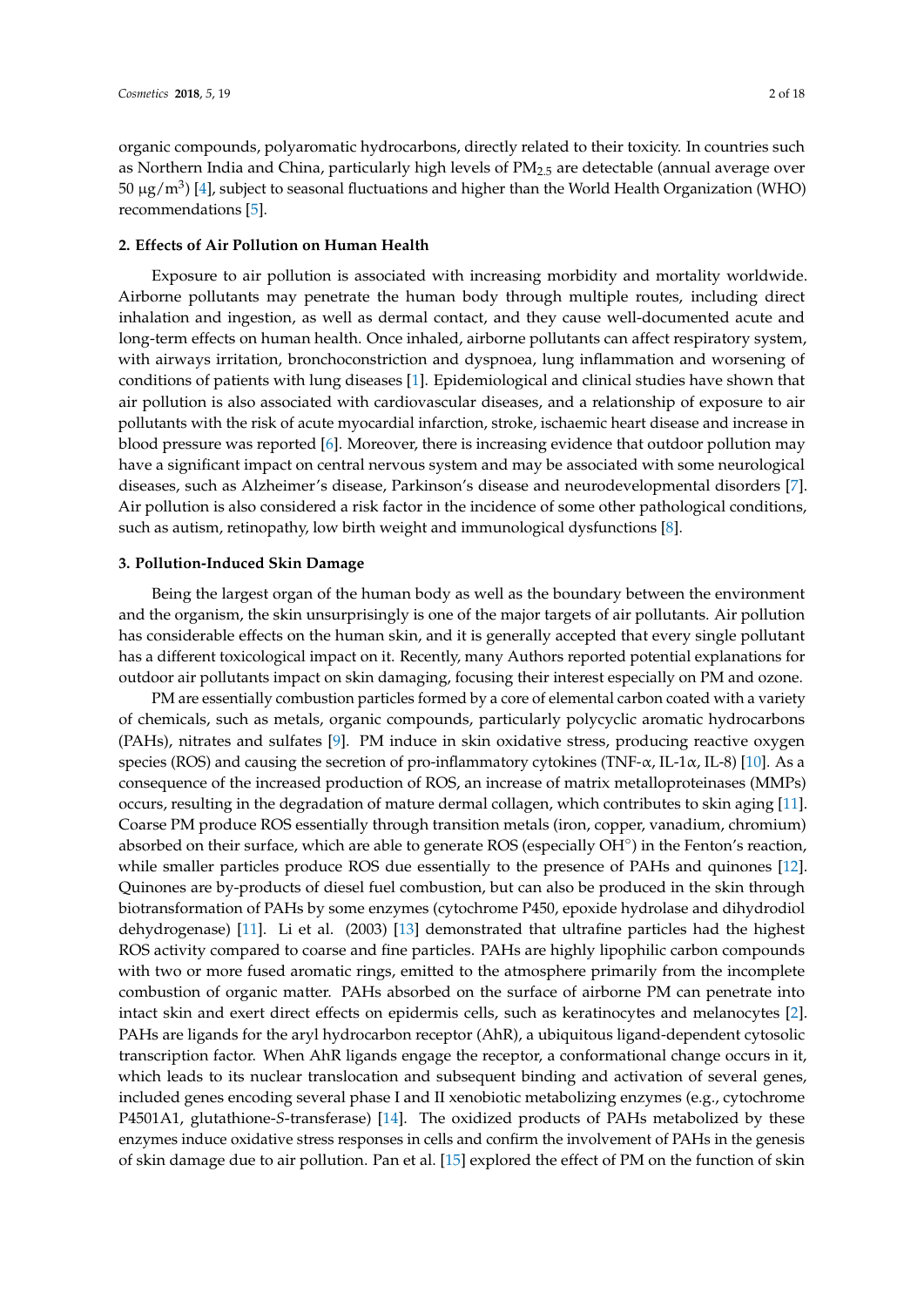barrier, and showed that particulate matter disrupt stratum corneum and tight junctions both in in vitro and in vivo experiments in pigs, also promoting the skin uptake of some drugs.

Ozone occurs in the stratosphere (where it acts as a filtering barrier to UVC and partly UVB and UVA radiations) and in the troposphere, where it is present as a main component of photochemical smog [\[16\]](#page-11-15). At ground-level it is normally found in low concentrations, but it can be formed in higher amounts through interaction of UV radiations with hydrocarbons, volatile organic compounds (VOCs) and nitrogen oxides, becoming a ubiquitous pollutant in the urban environment with concentrations ranging from 0.2 to 1.2 ppm [\[17\]](#page-12-0). Due to its peculiar anatomical position, skin is one of the tissues more exposed to the detrimental effects of ozone, especially during smoggy and  $O_3$ -alert days [\[18\]](#page-12-1). Although Afaq et al. [\[19\]](#page-12-2) showed in human epidermal keratinocytes that AhR is an ozone sensor in human skin, suggesting that AhR signalling is an integral part of induction of cytochrome P450 isoforms by  $O_3$ , ozone should not reach viable skin cells due to its high reactivity, and it is common opinion that its main cutaneous target is the stratum corneum [\[2\]](#page-11-1). Ozone represents an important source of oxidative stress for skin; studies on animal models showed that ozone exposure leads to a progressive depletion of vitamin E and hydrophilic antioxidants (urate, ascorbate, glutathione) and to malondialdehyde (MDA) production in murine stratum corneum [\[20,](#page-12-3)[21\]](#page-12-4), inducing oxidative damage to lipids and leading to a perturbation of epidermal barrier function. A study performed on the skin of human volunteers showed that the ozone exposure significantly reduced vitamin E levels and increased lipid hydroperoxides in the stratum corneum, confirming that the effects of  $O_3$  are limited to the superficial layers of the human skin [\[22\]](#page-12-5). In addition to increasing oxidative stress and decreasing of antioxidant skin defenses, ozone exposure is able to induce pro-inflammatory markers and increase the levels of heat shock proteins in mice skin [\[23\]](#page-12-6). Inflammatory reactions in turn induce the production of ROS, thus triggering a vicious circle [\[24\]](#page-12-7). Detrimental effects of  $O_3$  on skin can be enhanced by simultaneous exposure to UV radiation [\[24\]](#page-12-7). The use of topical antioxidant mixtures has proven to be effective in preventing  $O_3$ -induced oxidative damage both in human keratinocytes in culture [\[18\]](#page-12-1) and in reconstructed human epidermis [\[25\]](#page-12-8).

Air pollution, with other exogenous factors such as UV radiation and smoking, is definitely recognized as an important extrinsic skin-aging factor, whose pivotal mechanism is the formation of ROS and the subsequent oxidative stress, which can trigger further cellular responses. The skin is equipped with an elaborate antioxidant defense system including enzymatic and nonenzymatic, hydrophilic and lipophilic elements; however, when the extent of the oxidative stress exceeds skin's antioxidant capacity, it leads to oxidative damage, premature skin aging and eventually skin cancer [\[26\]](#page-12-9).

Until today, no standard protocol is available to objectively substantiate the "anti-pollution" claim, though several in vitro and in vivo tests have been proposed to this purpose. In vitro tests are based on the use of cell cultures or reconstituted skin models and evaluate several biomarkers (PGE2, IL-1 $\alpha$ , MDA, superoxide dismutase, catalase, gluthathione reductase, to name just a few) after pollutants exposure [\[27,](#page-12-10)[28\]](#page-12-11). In vivo tests, performed on volunteers' panels, include instrumental evaluation of skin parameters (such as skin hydration, transepidermal water loss or TEWL, skin elasticity, wrinkles, skin pigmentation) and the evaluation of the levels of oxidative stress and inflammatory markers after exposure to pollutant stressors [\[29,](#page-12-12)[30\]](#page-12-13). The availability of reliable and specific markers of airborne pollution upon skin would allow to evaluate and quantify the cutaneous impact of this phenomenon, as well as to assess the effectiveness of ingredients or finished products in counteracting detrimental effects of air pollutants. Recently, the oxidation of squalene has been recognized as a useful model [\[31\]](#page-12-14). Squalene, a high-unsaturated triterpene produced by human sebaceous glands and present in sebum with an average concentration of 12%, is very prone to oxidation and is one of the main targets of oxidative stress induced by air pollution. Its peroxidized by-products are considered inflammatory mediators and are involved in comedogenesis, acne and wrinkles formation [\[31\]](#page-12-14). Pham et al. [\[31\]](#page-12-14) established various protocols to evaluate the influence of different pollutants upon squalene oxidation by determining the amount of squalene oxides produced, and concluded that squalene oxidation is a reliable marker of pollution-induced skin damage.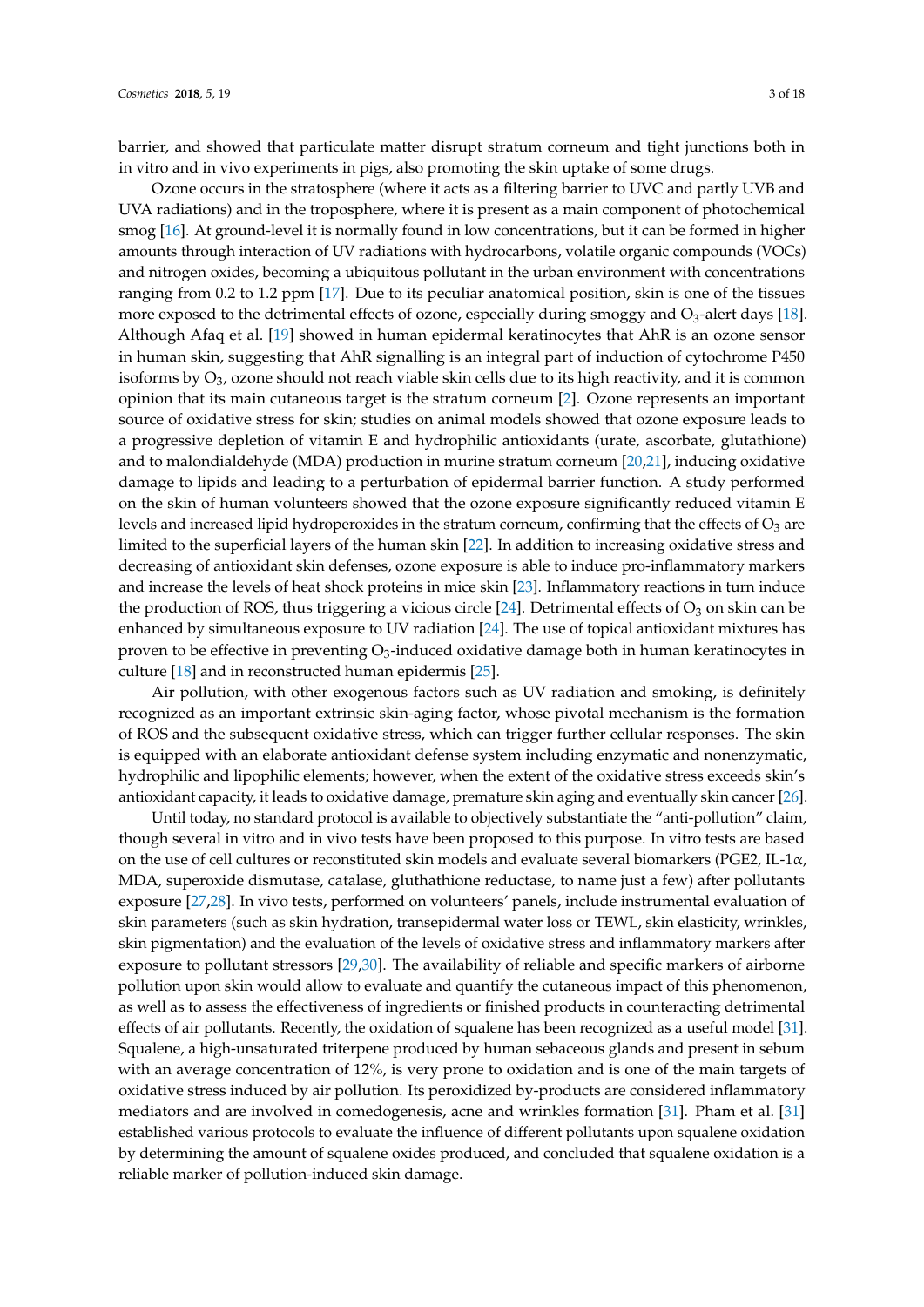Recently, a small number of studies investigated the cause-effect relationship between air pollution and skin quality. Vierkötter et al. [\[29\]](#page-12-12) found a significant association between traffic-related airborne particles and extrinsic skin aging signs (pigment spots and wrinkles) in a group of German women. In particular, an increase in soot (per  $0.5 \times 10^{-5}$  per m) and particles from traffic (per 475 kg per year and square km) were associated with 20% more pigment spots on forehead and cheeks [\[29\]](#page-12-12). The influence of air pollutants on a number of skin parameters was evaluated in a clinical comparative study conducted on 96 subjects in Mexico City (one of the world's most polluted cities) and 93 subjects in Cuernavaca, considered a town preserved from urban pollution [\[30\]](#page-12-13). In this comparative study, the Authors studied quantitative and qualitative modifications of a number of skin parameters. The results of this investigation demonstrated that moisturizing was significantly higher in Cuernavaca population; an increased level of sebum excretion rate, a lower level of vitamin E and squalene (the main antioxidants at the surface of the skin) in sebum, and an increase of lactic acid and a higher erythematous index of the face of subjects were documented in Mexico City group. In the stratum corneum a higher level of carbonylated proteins, a lower level of IL  $1\alpha$ , a decrease of ATP concentration and a decrease of chymotrypsin like activity were detected. A clinical evaluation conducted by dermatologists on the same groups showed a general tendency of a higher incidence of skin problems (skin urticaria, atopy disease, hand dermatitis, dermographism) in Mexico City population compared to Cuernavaca population.

In addition to the effects on healthy skin, a number of studies have shown that outdoor air pollution is a relevant risk factor for the development of atopic dermatitis, a chronic inflammatory skin disease, and can also exacerbate this condition [\[32](#page-12-15)[–34\]](#page-12-16). As a consequence, the prevalence of atopic dermatitis in urban areas is significantly higher compared to that of rural areas [\[34\]](#page-12-16).

#### **4. Cosmetic Strategies for Anti-Pollution Skin Defense**

The awareness of detrimental effects of environmental pollutants on skin has increased enormously in the most recent years not only within the scientific community but also among consumers. As a consequence, the anti-pollution trend, originated in Asia (home to some of world's most polluted urban areas) and subsequently spread to Western markets, is nowadays a rising trend in cosmetics and personal care industry worldwide, and cosmetic brands are unceasingly developing new concepts and new active ingredients to meet consumers' demand. Several cosmetic strategies can be adopted to protect human skin against environmental pollution. The very first step in an effective cosmetic anti-pollution routine is a proper cleansing of the skin to remove chemicals deposited on it. Another way to defend the skin against environmental stressors is the isolation of the epidermis through the formation of a cohesive and non-occlusive film on its surface, preventing the direct contact with airborne pollutants; this physical barrier can be obtained through the use of film-forming ingredients, both synthetic (silicones, acrylic acid copolymers) and naturally derived (peptides and polysaccharides extracted from plants or obtained by fermentation processes). The third approach is the inclusion in anti-pollution formulations of antioxidants, in order to protect against free radical effects, or ingredients able to up-regulate the antioxidant defenses of the epidermis cells [\[2\]](#page-11-1). Some cosmetic companies introduce in their anti-pollution cosmetics several ingredients with different complementary mechanisms of action, obtaining formulations designed to tackle as many pollutants as possible. Figure [1](#page-4-0) presents schematically the action of environmental pollutants on human skin and the main mechanisms of antipollution cosmetic ingredients.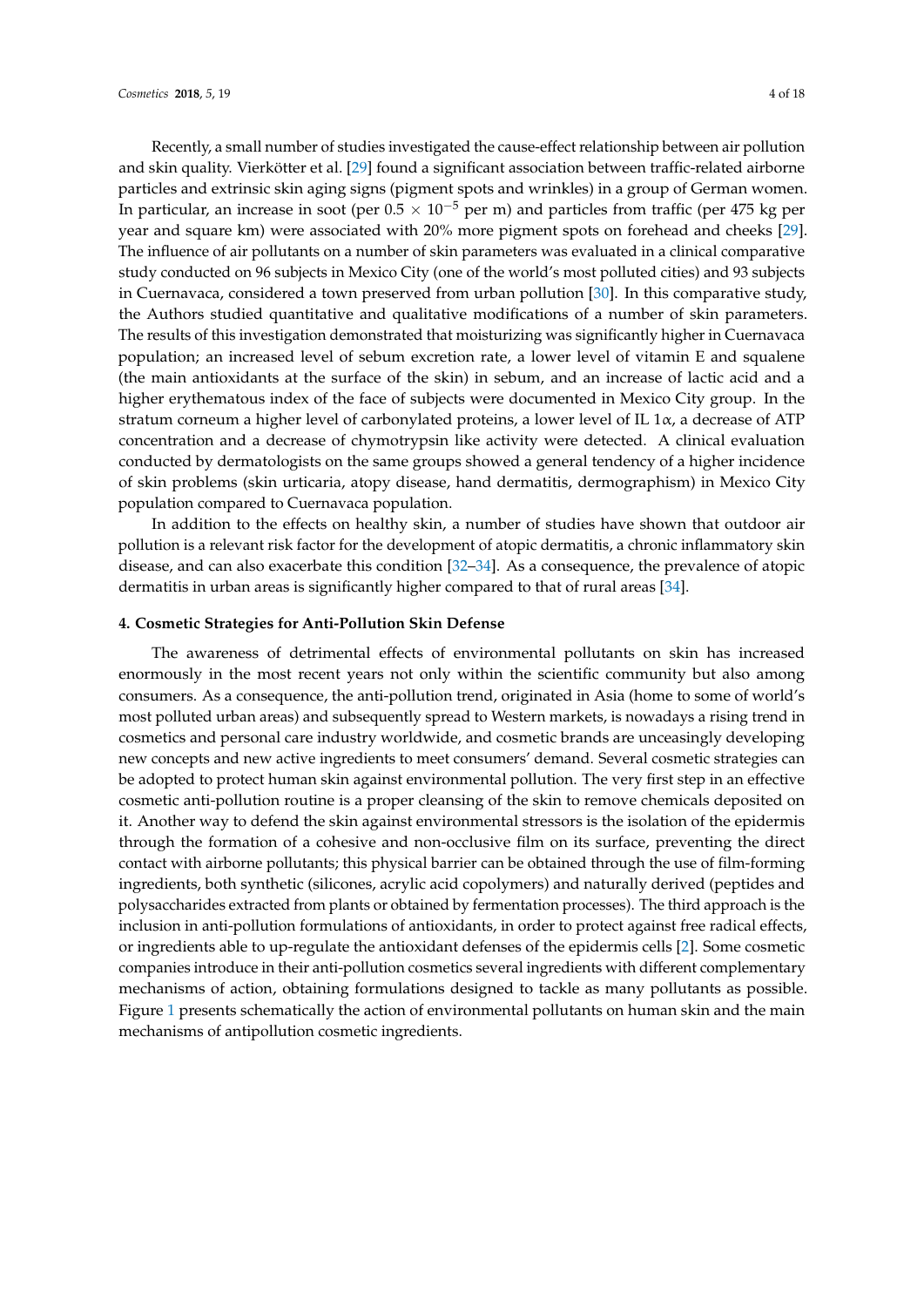<span id="page-4-0"></span>

**Figure 1.** Mechanisms of the effects of environmental pollutants on skin and strategies for anti-**Figure 1.** Mechanisms of the effects of environmental pollutants on skin and strategies for anti-pollution skin defense.

Most of the active anti-pollution ingredients present in formulations on the market are products botanical origin. This reflects a more general trend in the today's cosmetics and personal care industry. Indeed plants contain countless metabolites with potential cosmetic applications, which combine efficiency, reduced risk of irritation and allergies, reduced adverse effects and the possibility to refer on the labels of beauty products placed on the market to claims such as "organic", "environmental sustainability" and "fair trade"; these claims are increasingly popular amongst the consumers due to the ever-increasing demand for more ethical, natural and "green" formulations [\[35\]](#page-12-17). Most of the active anti-pollution ingredients present in formulations on the market are products of

The current review aims to present a selection of the most popular ingredients of botanical origin [35]. applications. A number of commercially available anti-pollution cosmetic ingredients of botanical origin in the origin were retrieved by an electronic survey conducted by the popular search engine Google and the technical websites for chemicals and materials Prospector, SpecialChem and Cosmetic Design Europe, consider a number of consistent and simulated all compressive process of process and "anti-pollution ingredients". For practical reasons, it has been decided to include in this review only the ingredients derived from a single botanical species, thus excluding the products containing mixtures of plant extracts. For each ingredient the technical documentation (product brochure, datasheet, experimental data substantiating the claims) was acquired from the manufacturers' own websites. Subsequently, scientific papers, found by using the academic search engines Google Scholar, ScienceDirect and PubMed, were consulted to verify the scientific soundness of the anti-pollution claims of these botanical extracts plants. For the ease of the readers, the anti-pollution ingredients taken into account in this review were divided into two tables, according to their botanical origin: Algae and Spermatophytae. In these tables, the trade name, the supplier, the INCI name, the supplier claims and the recommended concentrations were reported<br>Concentrations of the supplier  $\mathbf{F}_{\text{tot}}$  extracts plants. For the anti-polarization in  $\mathbf{F}_{\text{tot}}$ marketed by suppliers with the claim "anti-pollution", and the scientific rationale behind their cosmetic origin were retrieved by an electronic survey conducted by the popular search engine Google and the for each ingredient.

# **5. Anti-Pollution Ingredients from Algae and School original original original original original original original or**

Marine algae are eukaryotic organisms classified in microalgae (unicellular species present in phytoplankton) and macroalgae (found in coastal areas). Macroalgae (seaweeds) are in turn classified in dominant pigment [\[36\]](#page-12-18). Algae provide a great variety of metabolites (polysaccharides, lipids, phenolic *Rhodophyceae* (red algae), *Chlorophyceae* (green algae) and *Pheophyceae* (brown algae), according to their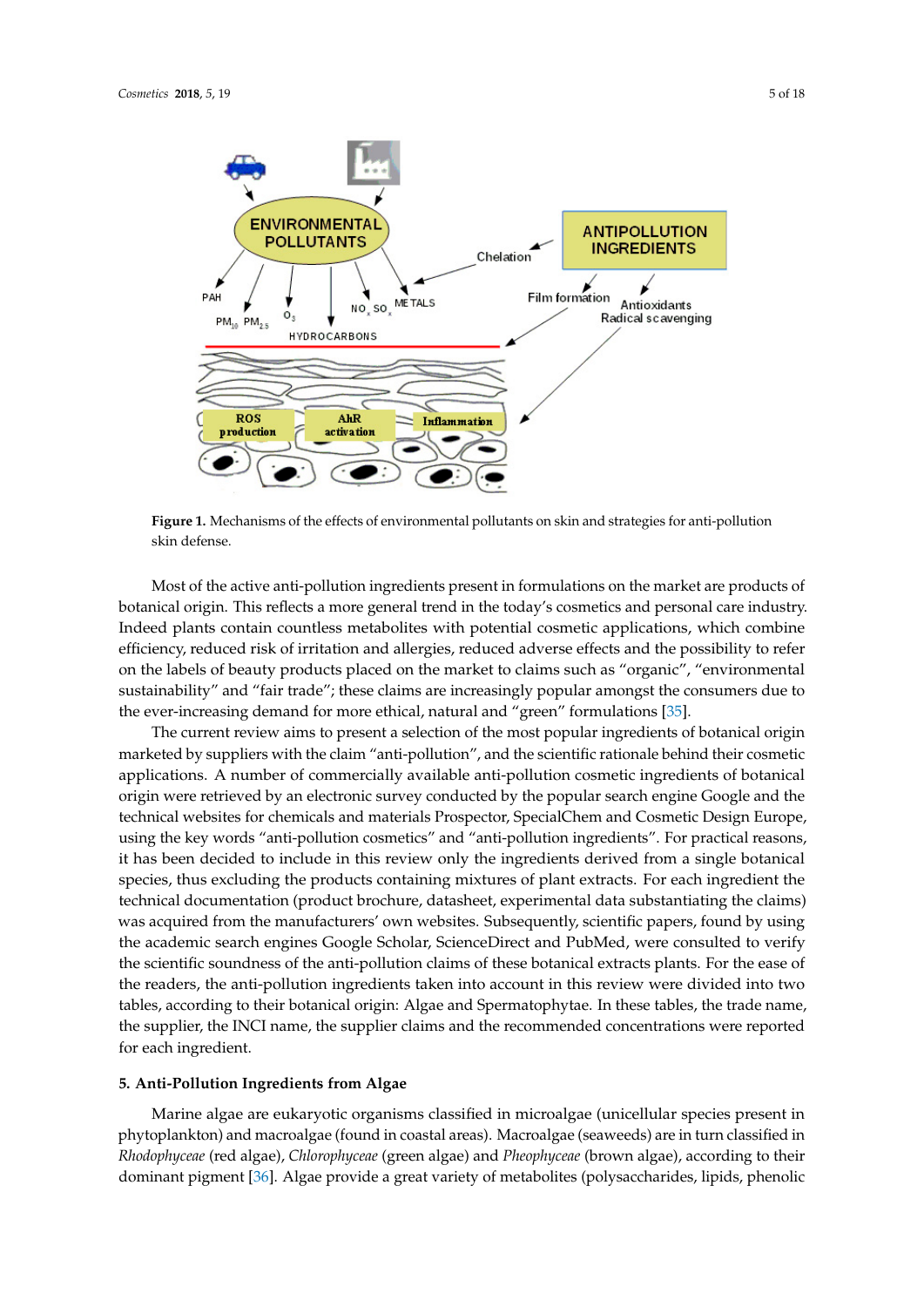compounds and pigments) [\[37\]](#page-12-19) and can be easily cultured on seashores in great volumes; moreover, they grow quickly, and it is possible to control the production of their metabolites by manipulating the culture conditions [\[36\]](#page-12-18). For all these reasons, algae represent an attractive renewable source of bioactive compounds with potential applications in pharmaceutical, nutraceutical and cosmetics industries [\[38\]](#page-12-20).

A number of bioactive compounds and extracts derived from macroalgae have proven to be useful in the treatment of some skin conditions [\[37\]](#page-12-19). Some algae species produce bioactive molecules with photo-protective activity due to their ability to absorb UV-A and UV-B radiation [\[37](#page-12-19)[,38\]](#page-12-20); other algal species are potential sources of skin whitening agents, since they produce metabolites (e.g., fucoxantin, phloroglucinol) able to inhibit natural tyrosinase [\[39\]](#page-13-0). Moreover, some compounds derived from algae exhibit antibacterial and anti-inflammatory activity and can be useful in the management of acne-affected skin [\[37\]](#page-12-19). Other bioactivities from algae are closely linked to the use of seaweed-derived products as anti-pollution cosmetic ingredients. In particular, researchers have extensively investigated the antioxidant activity of algae extracts; indeed algae, due to the extreme conditions in which they often live, are naturally exposed to oxidative stress, and develop efficient strategies to protect against the effects of ROS and other oxidizing agents [\[38\]](#page-12-20). The antioxidant potential of a variety of algal species extracts was demonstrated with different methods, such as 2,2-diphenyl-1-picrylhydrazyl (DPPH<sup>°</sup>) free-radical-scavenging, ferric-reducing antioxidant power (FRAP), ABTS (2,2'-Azino-bis(3-ethylbenzothiazoline-6-sulfonic acid) radical scavenging, in vitro copper-induced oxidation of human LDL (Low Density Lipoprotein) assay, reducing activity, metal chelating assay, scavenging ability on hydroxyl and superoxide radicals [\[40,](#page-13-1)[41\]](#page-13-2). Brown algae have been reported to contain comparatively higher contents and more active antioxidants than red and green algae [\[42\]](#page-13-3). A statistically significant correlation between this antioxidant activity and the total polyphenol content of these extracts was demonstrated [\[42](#page-13-3)[,43\]](#page-13-4), suggesting that this class of compounds is at least in part responsible for the antioxidant properties of seaweed extracts. Amongst the many polyphenols been identified in algal extracts, of particular interest are phlorotannins, formed by polymerization of phloroglucinol units linked together in different ways. Phlorotannins only exist within brown algae, are not found in terrestrial plants [\[42\]](#page-13-3), and can be divided into six categories (fucols, phlorethols, fucophlorethols, fuhalols, isofuhalols and eckols). They possess a strong antioxidant activity related to phenol rings in their structure, and having up to eight rings they are more efficient free radical scavengers when compared to polyphenols from terrestrial plants, which have 3–4 rings [\[44\]](#page-13-5).

Other components which contribute to the antioxidant potential of algae are sulfated polysaccharides, that in recent times have attracted the interest from life science researchers owing to a wide range of biological activities with potential health benefits, such as anti-allergic, anti-HIV, anticancer, anticoagulant and anti-oxidant activities [\[45\]](#page-13-6). Sulfated polysaccharides are anionic polymers widespread among marine algae but also occurring in animals; their chemical structure varies depending on the seaweed species that they come from. The most important sulfated polysaccharides recovered in marine algae are ulvans in green algae, carrageenans in red algae and fucoidans and laminarians in brown algae [\[46\]](#page-13-7).

Ulvans are water-soluble sulfated heteropolysaccharides, mainly constituted by disaccharide repeated units formed by D-glucuronic or L-iduronic acid linked to L-rhamnose-3-sulfate [\[47\]](#page-13-8). These polymers exhibit a broad range of biological activities, a notable example being the antioxidant one [\[47](#page-13-8)[–49\]](#page-13-9). The antioxidant properties of ulvans are influenced by the extraction procedures and depend on the carbohydrate composition and the sulfate content, since ulvans with higher sulfate content show a significantly higher antioxidant activity [\[47,](#page-13-8)[49\]](#page-13-9).

The composition, structures and biological properties of fucoidans have been extensively reviewed ([\[42\]](#page-13-3) and literature therein). They are sulfated polysaccharides found exclusively in the cell walls of brown algae; their major components are L-fucose and sulfate. They consist of  $\alpha$ -(1→3)- and (1→4)-linked-L-fucopyranosyl residues, organized in stretches of  $(1\rightarrow3)$ - $\alpha$ -fucan or of alternating  $\alpha$ -(1→3)- and  $\alpha$ -(1→4)-bonded L-fucose residues [\[50\]](#page-13-10). Fucoidans exhibit a broad spectrum of biological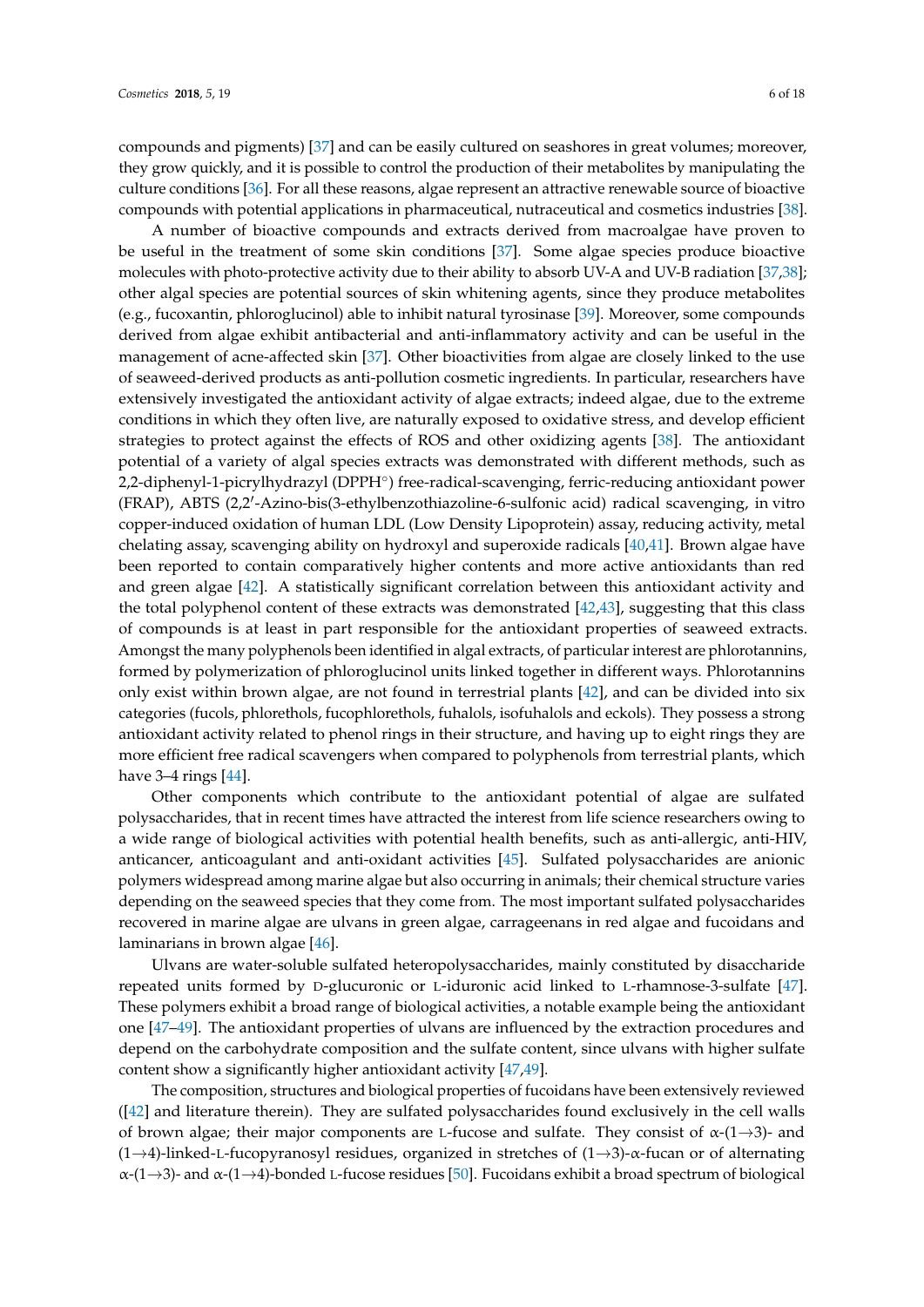activities, including anticancer, apoptosis-inducing, immunomodulatory, antiviral, anti-thrombotic, anti-inflammatory and antioxidant activities [\[51\]](#page-13-11). In vitro antioxidant activity of fucoidans has been determined by various methods, such as DPPH free radical scavenging assay, iron-chelating activity assessment, superoxide anion and hydroxyl radical scavenging activity, reducing power assay [\[50](#page-13-10)[,52–](#page-13-12)[54\]](#page-13-13). Recently, effective methods of extraction of fucoidans (microwave-assisted extraction, high pressure homogenization combined with hydrothermal extraction), alternative to classical extraction methods (hot water, diluted acid, diluted alkali), time-expensive and associated to multi-step processes, high temperature, large solvent volumes, were developed [\[50](#page-13-10)[,53\]](#page-13-14). Fucoidans extracted by these techniques exhibited in some cases a higher antioxidant activity than those extracted by conventional methods [\[53\]](#page-13-14). In addition to their antioxidant properties, fucoidans possess another biological activity relevant in the cosmetic field: they are able to prevent UVB-induced matrix metalloproteinase-1 (MMP-1) expression and suppress MMP-3 in vitro [\[39,](#page-13-0)[55\]](#page-13-15). MMPs induce degradation of dermal proteins such as collagen, fibronectin and elastin, contributing to skin damage; therefore fucoidan may be useful to prevent skin photoaging not only by scavenging ROS formed during exposition to UV radiations, but also by inhibiting the formation of MMPs.

As shown in Table S1, a number of cosmetic ingredients based on algal extracts have been developed and are proposed by manufacturers as functional substances suitable for anti-pollution skincare products. Their use is substantiated not only by the general literature referred so far, but often also, when available, by investigations focused on specific algal species.

The ingredient No. 1 (Table S1), Contacticel™, contains an extract of *Acrochaetium moniliforme*, an epiphytic red macroalga made of cell filaments found in very low quantities in the ocean; the patented Celebrity™ technology produces biomass of this red alga in photobioreactors in a sufficient quantity, unavailable in the sea. Scientific literature on possible biological activities of this alga was not found; the information leaflet of the manufacturer claims that the patented commercial extract limits in vivo excessive sebum production and reduces the ozonolyzed squalene (tests performed versus placebo on two groups of 20 women each, in Shanghai's polluted atmosphere). Moreover, in an in vitro sebocyte model exposed to urban dust the extract proved to be effective in regulating the lipid production.

The antioxidant activity of the edible brown seaweed *Laminaria digitata* (ingredient No. 2, Table S1) is documented by a number of investigations [\[43,](#page-13-4)[56](#page-13-16)[–59\]](#page-13-17). The study of Heffernan et al. [\[43\]](#page-13-4) showed that the crude extracts of *L. digitata* showed a total phenolic content and an antioxidant activity lower than other macroalgae examined, but these parameters improved when the extracts were fractionated with suitable dialysis membranes. Moreover, it has been demonstrated that the thermal treatment increased its content in antioxidant compounds and improved its free radical scavenging activity [\[58\]](#page-13-18).

The ingredients No. 3 and No. 7 contain as an active anti-pollution ingredient *Undaria pinnatifida* extract; this brown alga is widely used as food and as a remedy in traditional Chinese medicine for over 1000 years. As stated previously for brown algae, *U. pinnatifida* contains sulfated polysaccharides that exhibit good antioxidant activities, related with their sulfate content [\[54](#page-13-13)[,60\]](#page-14-0). Moreover, it also contains fucoxanthin, a carotenoid present in the chloroplasts, able to counteract oxidative stress by UV radiation [\[61\]](#page-14-1).

The ingredient No. 4, designed to be used in hair-care products, contains a hydroglycolic extract of the brown seaweed *Pelvetia canaliculata*. Although *P. canaliculata,* like all brown algae, contains fucoidans [\[62\]](#page-14-2) and phlorotannins and carotenoids, able to absorb UV radiation and to fight photoxidative stress [\[63\]](#page-14-3), the leaflet supplied by the manufacturer emphasises the effectiveness of its extract in reducing residues and depositions caused by the action of pollutants, chlorine and the build-up effect of cationic hair conditioners. Alginates and fucoidans contained in the cells walls of *P. canaliculata* are poly-anions due to the presence of carboxylic and sulfonic groups, and as a consequence this alga can act as a natural cation exchanger. This ability is widely documented in the scientific literature, and it was proposed to use *P. canaliculata* biomass to sequestrate and remove metal ions (zinc, iron, copper, trivalent chromium, lead, nickel) from industrial wastewaters [\[64–](#page-14-4)[66\]](#page-14-5).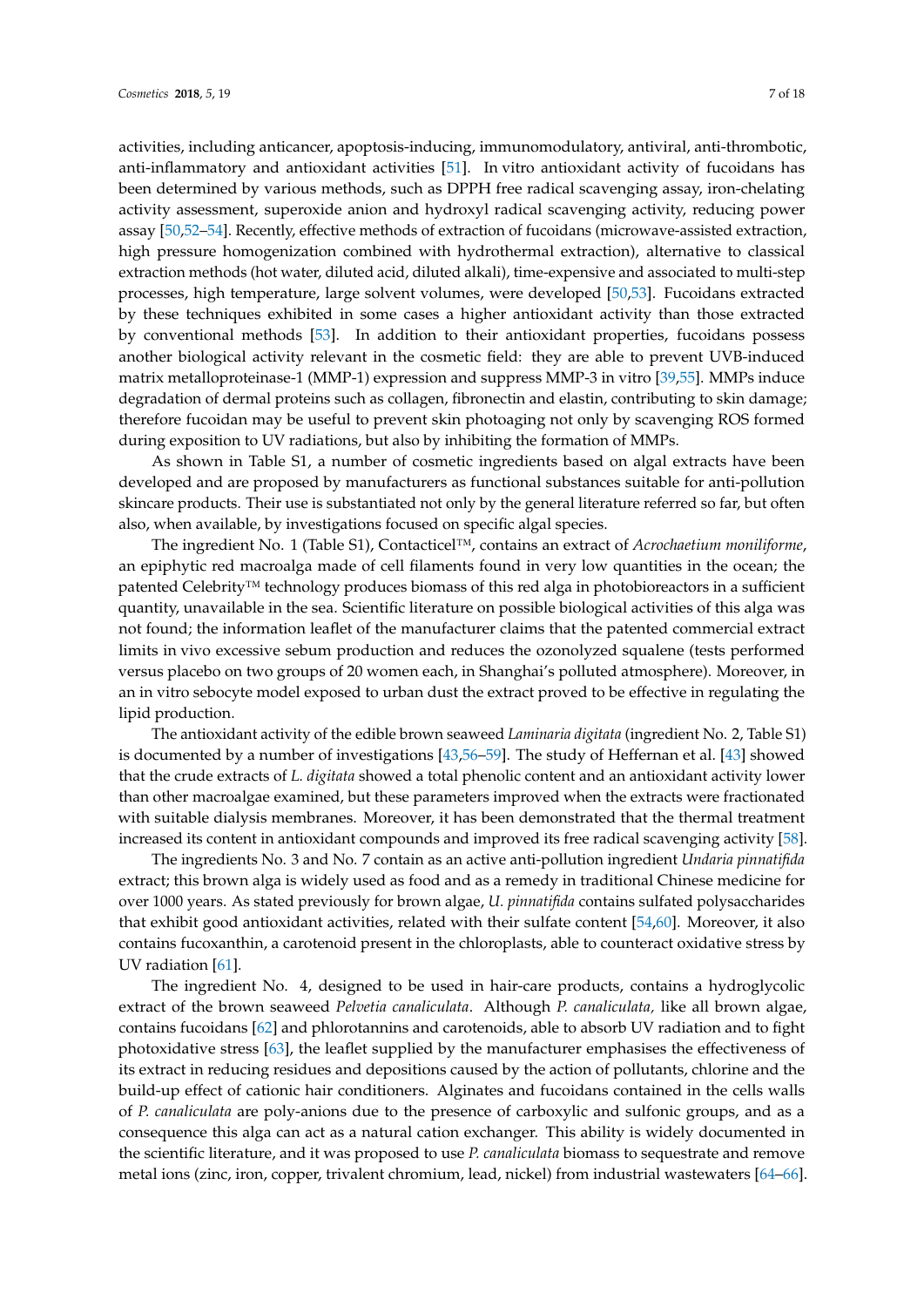All of these biological activities make *P. canaliculata* extract a good candidate for the formulation of anti-pollution cosmetics.

The ingredient No. 5 consist of an extract of *Ascophyllum nodosum,* harvested on Ouessant Island (Brittany) by a hand cutting harvest method; it is concentrated in high molecular weight fucoidans (over 100 kDa), as declared by manufacturer. The antioxidant activity of this brown seaweed is well documented [\[50,](#page-13-10)[59](#page-13-17)[,67\]](#page-14-6) and can be attributed to the presence of both sulfated polysaccharides and phenolic compounds. *A. nodosum* contains the abovementioned fucoidan but also ascophyllan, another sulfated polysaccharide structurally similar to fucoidan characterized by a more pronounced antioxidant activity, in addition to a wide variety of interesting biological activities [\[68\]](#page-14-7). Moreover, *A. nodosum* produces a variety of phenolic compounds, namely phlorotannins, flavonoids and phenolic acid derivatives [\[69](#page-14-8)[,70\]](#page-14-9). On the leaflet of the manufacturer the extract No. 5, at the concentration of 3%, is claimed to decrease AhR receptor expression by 73% compared to a placebo in an ex vivo test (human skin explants). Moreover, to this ingredient is ascribed the ability to reinforce the skin barrier; in particular, it is reported that on the model of reconstructed epidermal skin Episkin™ native fucoidans (5%) increased the number of mature corneocytes by 225%, while the whole extract (3%), after 56 days, decreased TEWL, an indicator of the barrier dysfunction, by 13% versus placebo in an in vivo test [\[71\]](#page-14-10).

Finally, the ingredient No. 6 contains an extract of the green alga *Ulva lactuca*, also known by the common name of sea lettuce and rich in the sulfated polysaccharides ulvans, as mentioned above. If administered orally, *U. lactuca* extracts show anti-inflammatory effect in carrageenan-induced paw oedema in rats [\[72\]](#page-14-11) and are able to ameliorate hepatic enzymatic and non-enzymatic antioxidant defenses of hypercholesterolemic rats [\[73\]](#page-14-12).

# **6. Anti-Pollution Ingredients from Spermatophytae**

#### *6.1. Eriodictyon Californicum*

*Eriodictyon californicum* (also known as "yerba santa" and "bear weed") is an evergreen shrub within the *Boraginaceae* family, native to Central America (Mexico and South-West of USA). For centuries Native Americans used it as a medicinal plant to treat several respiratory conditions and skin wounds. The leaves of *E. californicum* are covered by a resin containing flavonoids (such as eriodictyol and homoeriodictyol) [\[74,](#page-14-13)[75\]](#page-14-14), which act as herbivore deterrents and UV screens; this plant is also a source of moisturizing compounds such as mucopolysaccharides and glycoproteins, which produce their moisturizing effects via hydrogen bonding of water by their sugar moieties.

Extracts of *E. californicum* represent the active substance in ingredients No. 1 and No. 8 in Table S2. Ingredient No. 8 (Phytessence Holyherb) is an extract of flowers, leaves and stems of *E. californicum*, while ingredient No. 1 (ABC Yerba Santa Glycoprotein PF) is obtained by fermenting the leaves of *E. californicum* with the bacterium *Lactobacillus lactis*; this extract obtained is rich in glycoproteins and exhibits moisturizing and soothing properties. In the technical data sheet provided by the manufacturer a remarkable improvement of skin moisturization (30%) produced by Yerba Santa Glycoprotein PF (5%) was reported, whereas in the same experimental conditions *Aloe vera* gel 10× produced an increase of 20%. Ingredient No. 1 was also tested to verify its anti-pollution properties. The extract was applied to the skin, which was then contaminated with a known amount of activated charcoal  $(>2.5 \mu m)$  size particles). After washing with a controlled volume of water, the amount of microparticles remained on the skin was evaluated; when compared with an untreated control, the extract was able to prevent the deposition of PM particles into the skin fine lines and wrinkles. The extracts of *E. californicum,* due to the presence of flavonoids such as homoeriodictyol and eriodictyol, well known for their antioxidant activity [\[76,](#page-14-15)[77\]](#page-14-16), provide further benefits when added to cosmetic formulations.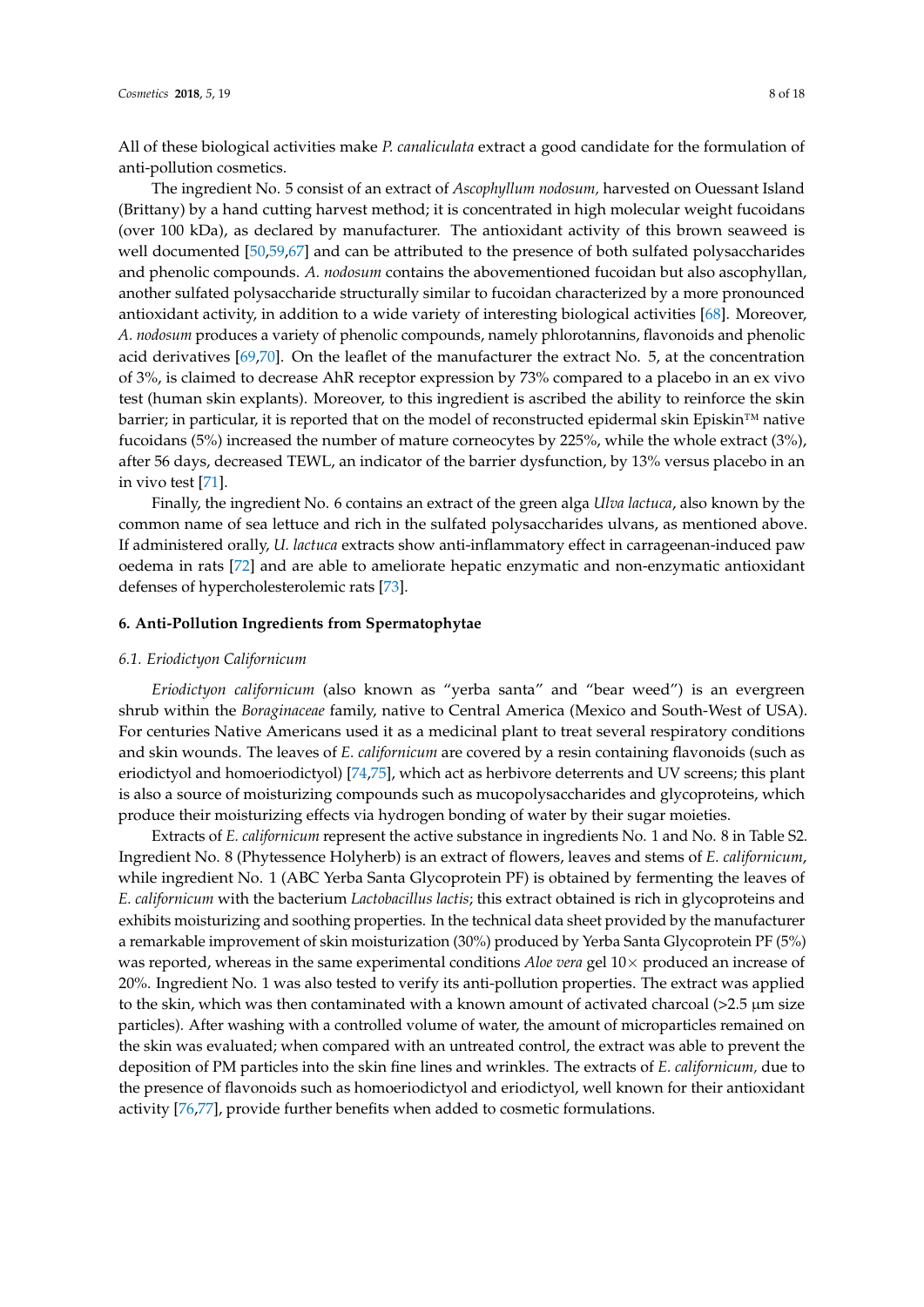## *6.2. Camellia Sinensis*

The ingredient No. 2 of Table S2 (Berkemyol® Thé vert) is composed by polyphenols extracted from green tea leaves and esterified with palmitic acid. Green tea is obtained by roasting or steaming *Camellia sinensis* (*Theaceae*) leaves in order to inactivate polyphenol oxidase activity. Green tea extracts are complex mixtures of bioactive compounds, including tea polyphenols, primarily green tea catechins, that account for 30–40% of the extractable solid of dried green tea leaves [\[78\]](#page-14-17). Tea catechins include epicatechin, epicatechin-3-gallate, epigallocatechin and epigallocatechin gallate [\[78\]](#page-14-17). These polyphenols have gained interest in recent years because of interesting biological activities, including antimicrobial, anti-inflammatory, anticancer, antioxidant and radical scavenging activities [\[79](#page-14-18)[–82\]](#page-15-0). On the basis of their biological properties, green tea polyphenols are generally accepted as having a protective effect against oxidative stress and DNA and cell structures damage induced by a number of environmental toxins/toxicants (pesticides, smoking, mycotoxins, PCB, arsenic [\[78\]](#page-14-17)); these properties provide the rationale for the use of green tea extracts as functional ingredients of anti-pollution cosmetics. However, it is known that polyphenols in their native form are unstable because they are susceptible to oxidation induced by several environmental agents (metal element traces, light, oxygen) [\[83\]](#page-15-1). Moreover, green tea polyphenols are soluble in water and therefore difficult to use in cosmetic formulations when lipophilic ingredients are required. A way of stabilizing these polyphenols and imparting them lipophilic properties is protecting the phenol functions as fatty acid esters with a method described in the American Patent US 5808119 [\[84\]](#page-15-2). To evaluate whether the biological properties of polyphenols are maintained after esterification, studies were performed by using cutaneous explants from abdominoplasty surgery as a model of human skin. After topical application of the green tea extract, free radical production was induced by UV radiation; the lipid peroxidation process was studied by determining the levels of malonyldialdehyde (MDA) as indicator [\[84\]](#page-15-2). Stabilized polyphenols showed a good anti-lipoperoxidant activity, higher than that of Vitamin E. Since the radical scavenging of polyphenols related is to the free phenolic OH, it is assumed that esterified polyphenols permeate the skin barrier and then are hydrolyzed by skin esterases to the active forms [\[85\]](#page-15-3). Moreover, green tea polyphenols at concentration of 0.1% and 0.25% respectively induce an increase of 18% and 40% of collagen IV in the dermo-epidermal junction; at 0.25% and 0.5% they increase of 13% and 21% fibriline-1 in the dermo-epidermal junction [\[84\]](#page-15-2).

## *6.3. Marrubium Vulgare*

*Marrubium vulgare* is a plant widely used in antipollution skincare products; four ingredients examined in this review (ingredients No. 4, 6, 7 and 8, Table S2) contain *M. vulgare* extracts. The genus *Marrubium* (*Lamiaceae*) includes about 40 species of flowering plants indigenous in Europe, Mediterranean area and Asia. Many species of *Marrubium* are reported in the literature to be used in folk medicine and their extracts have been investigated for their chemical composition and for their antioxidant and lightening properties [\[86–](#page-15-4)[88\]](#page-15-5). *M. vulgare* (white horehound), widely used in traditional medicine in some countries, is the most investigated species of *Marrubium*. Its aerial parts are official in Hungarian Pharmacopoeia VII [\[89\]](#page-15-6), and the European Medicine Agency (EMA) approved in 2013 the treatment of cough associated to cold, mild dyspeptic complaints and temporary loss of appetite as indication for aerial part of this plant [\[90\]](#page-15-7). *M. vulgare* is reported to possess several biological activities, among which the most interesting are antihepatotoxic [\[91\]](#page-15-8), antihyperglicemic [\[92\]](#page-15-9), antibacterial [\[93\]](#page-15-10), anti-inflammatory [\[94\]](#page-15-11) and antioxidant properties [\[95\]](#page-15-12). In particular antioxidant properties may justify the widespread of *Marrubium vulgare* extracts, often prepared with peculiar extraction techniques, as natural cosmetic ingredients, with claims including anti-pollution, antioxidant, protective for irritated and stressed skin, detoxifying, soothing. Reported results suggest a remarkable antioxidant activity of *M. vulgare* extracts assessed with different methods (DPPH◦ radical scavenging, scavenging activity against hydrogen peroxide, iron reducing power) [\[95](#page-15-12)[–97\]](#page-15-13). In order to correlate this antioxidant activity to specific bioactive compounds, phytochemical composition of *M. vulgare* has been extensively investigated; these studies, conducted on different types of extracts, led to the identification of a wide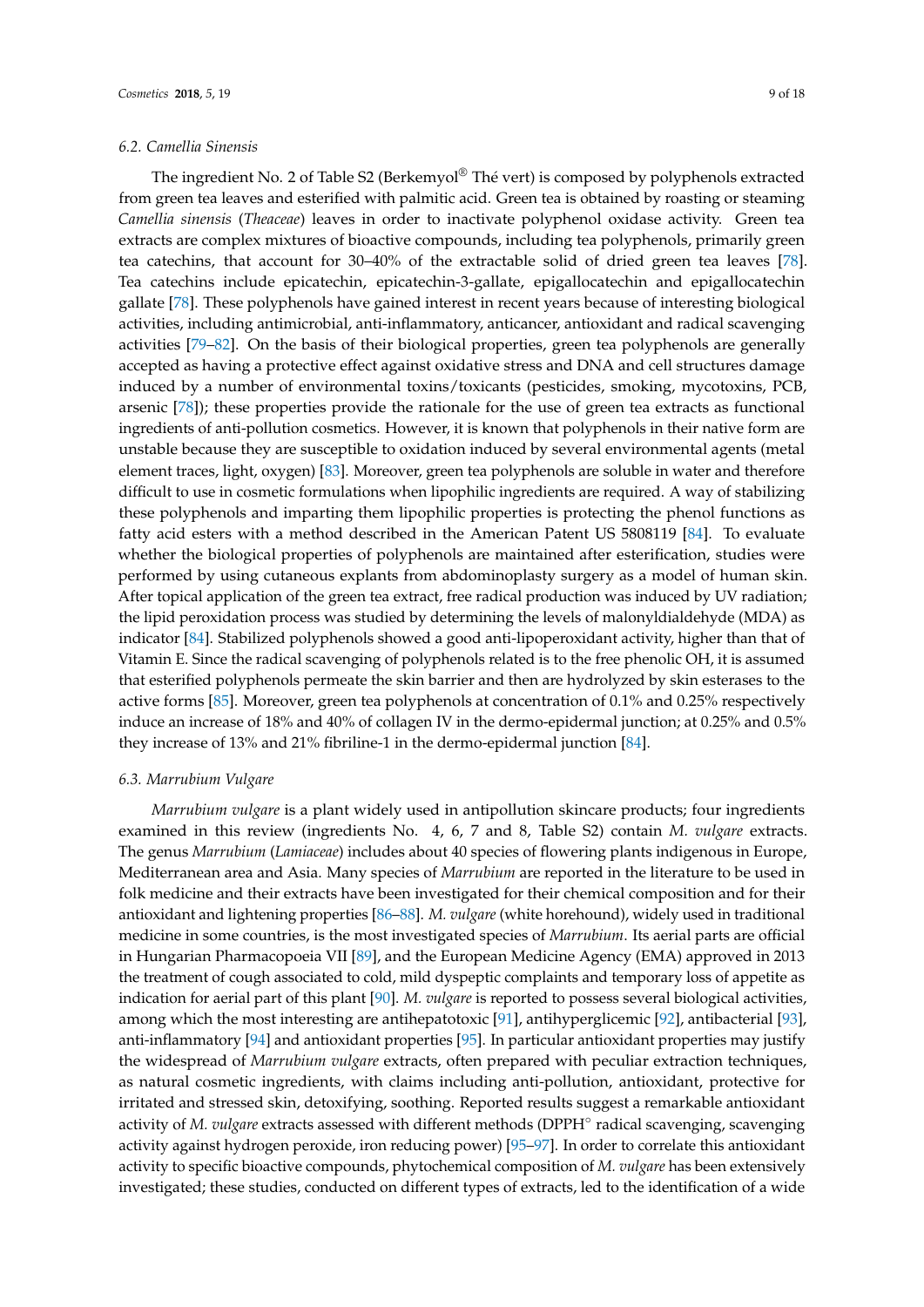array of phytochemical compounds, such as flavonoids, terpenoids and phenylethanoid glycosides. Several flavonoids were isolated from *M. vulgare*, including luteolin, apigenin, terniflorin, anisofolin A, ladanein [\[95,](#page-15-12)[98\]](#page-15-14). Phytochemical screening revealed the presence of several terpenoid compounds, such as marrubiin, premarrubiin, marrubenol, sacranoside A, deacetylforskolin, preleosibirin, marrulibacetal [\[95,](#page-15-12)[99\]](#page-15-15). Finally, several phenylpropanoid compounds were isolated and identified from *M. vulgare*: caffeoyl-L-malic acid, verbascoside, decaffeoylverbascoside, forsytoside B, alyssonoside, leukoceptoside A, acteoside, arenarioside, ballotetroside [\[95,](#page-15-12)[100\]](#page-15-16). Ladanein, verbascoside and forsythoside B showed a relevant antioxidant activity in vitro [\[98\]](#page-15-14); on the other hand, experimental data suggest that natural phenylpropanoids could protect cells from oxidative stress [\[101,](#page-16-0)[102\]](#page-16-1). These studies justify the use of *M. vulgare* extracts as cosmetic ingredient and support scientific substantiation of the anti-pollution claim.

#### *6.4. Schinus Molle*

*Schinus molle* (*Anacardiaceae*), also known as Peruvian pepper tree, false pepper or pink pepper, is an evergreen tree native to Peruvian Andes. Widely used in traditional medicine for its purported analgesic, antidepressant, antimicrobial, diuretic, astringent and antispasmodic properties, *Schinus molle* exhibits insect repellent, anti-inflammatory, antifungal and antioxidant effects [\[103\]](#page-16-2). The antioxidant properties of leaf and fruit essentials oils of *S. molle* were demonstrated by using DPPH<sup>°</sup> free radical, ABTS and β-carotene/linoleic acid methods [\[104](#page-16-3)[,105\]](#page-16-4). Methanolic extracts of bark and flowers of *S. molle* were also tested for their DPPH<sup>°</sup> scavenging activity, and they exhibited a remarkable antioxidant activity when compared to quercetin [\[106\]](#page-16-5). In aqueous methanolic extracts of the leaves of *S. molle* a number of polyphenolic metabolites were found, including glycosides based on quercetin as an aglycone [\[107\]](#page-16-6). Some of them exhibited moderate to strong radical scavenging properties on lipid peroxidation, OH<sup>°</sup> and superoxide anion generation; the most active compounds were miquelianin and quercetin 3-*O*-β-D-galacturonopyranoside [\[107\]](#page-16-6). An extract of *Schinus molle* (Elixiance™, product No. 4, Table S2) is marketed as a cosmetic ingredient with anti-pollution, anti-aging and anti-wrinkle benefits. In the technical datasheet provided by the manufacturer it is stated that Elixiance™ is rich in polyphenols such as quercitrin and miquelianin. As far as the anti-pollution benefits of this extract are concerned, the document claims that it "...limits the effects of air pollution in vitro (PM<sub>2.5</sub> = −11%; PM<sub>10</sub> = −38.5%) . . . ", " . . . contributes to reduction in skin permeability induced by environmental stress (in vitro) . . . " and " . . . is associated with anti-pollution benefits supported by a clinical study on 39 volunteers in Shangai." Moreover, a skin-purifying effect, characterized by a reduced quantity of skin sebum and by a decrease of the appearance of pores, is associated to *S. molle* extract.

#### *6.5. Camellia Japonica*

*Camellia japonica*, also known as Rose of winter, is a flowering tree or shrub belonging to the Theaceae family and naturally occurring in China, Japan and Korea. An extract of *C. japonica* flowers is the active component of the ingredient No. 9 of Table S2 (RedSnow®). It has been reported that *C. japonica,* whose flowers and flower buds were traditionally used in oriental medicine as an astringent, anti-hemorrhagic and anti-inflammatory remedy, exhibits a variety of biological activities, such as antiviral, anti-atherogenic, anti-hyperuricemic, anti-photoaging, antioxidant, radical scavenging and anti-inflammatory effects, and glycation inhibitory action [\[108–](#page-16-7)[112\]](#page-16-8). The ethanol extract of *C. japonica* flowers exhibits antioxidant properties by scavenging ROS (superoxide and hydroxyl radicals) in a free-cell system and in human HaCaT keratinocytes; moreover, it is able to increase the protein expression of the antioxidant enzymes superoxide dismutase, catalase and glutathione peroxidase [\[108\]](#page-16-7). The ROS scavenging effect and the induction of antioxidant enzymes of *C. japonica* extract may be associated with the presence of antioxidant phenolic compounds such as quercetin and kaempferol glycosides [\[108,](#page-16-7)[113\]](#page-16-9). In a study on the anti-aging properties of *C. japonica* flower extract in an ex vivo model, it has been shown that it reduces piknotic nuclei and it prevents the detachment of the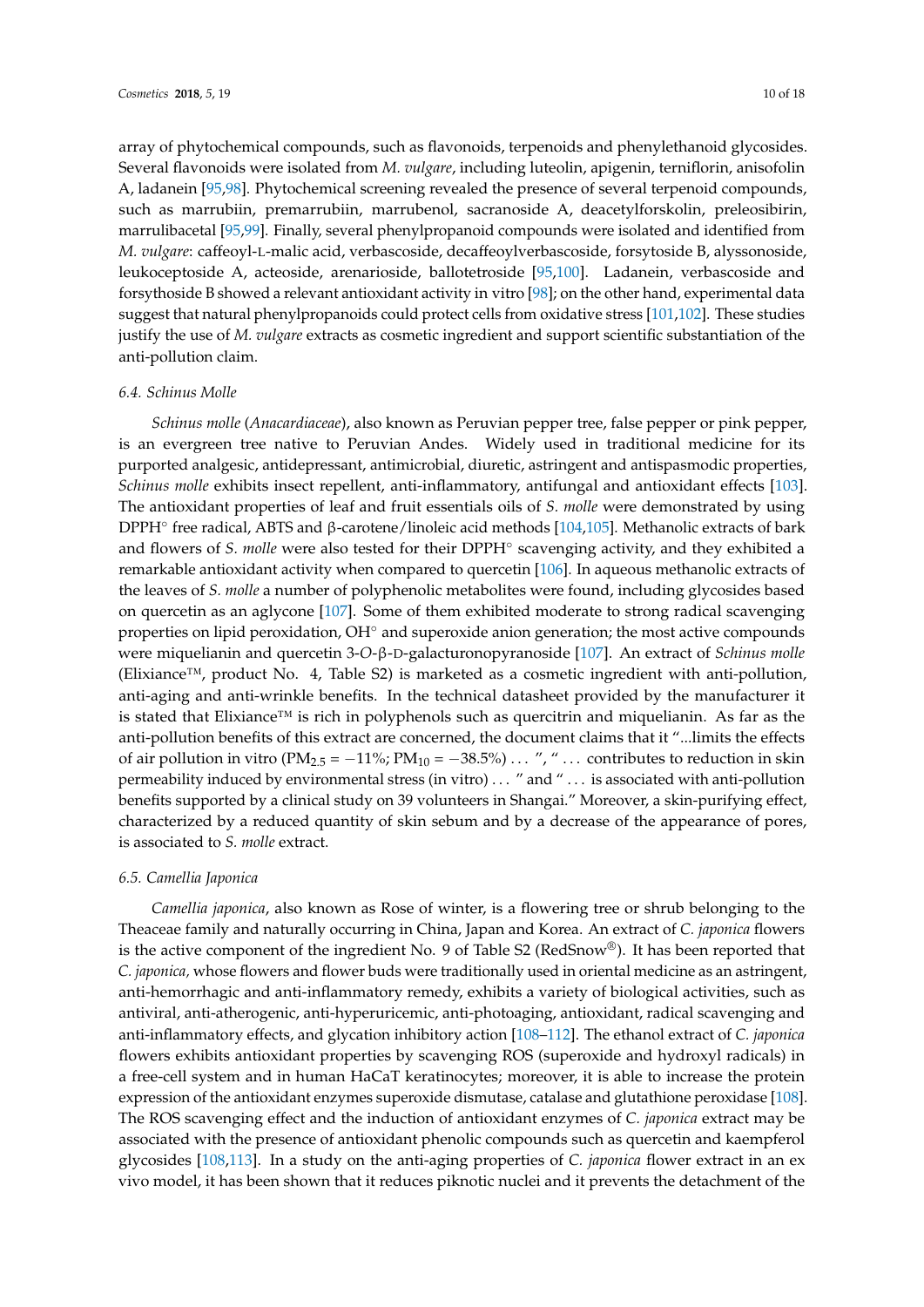dermo-epidermal junction induced by pollutants such as heavy metals and hydrocarbons; moreover, it also induces an increase of collagen I and a decrease of MMP-1 [\[114\]](#page-16-10). These results support the use of *C. japonica* flower extract in anti-aging and anti-pollution cosmetics.

#### *6.6. Schisandra Chinensis*

*Schisandra chinensis* Baill (*Schisandraceae*) is a plant native to China, Japan and Russia; its dried fruits are used in traditional Chinese medicine, where it is considered one of the 50 fundamental herbs. Modern studies show that this plant possesses several biological activities such as anti-hepatotoxic, antitumour, anti-inflammatory and antioxidant [\[115\]](#page-16-11). The major constituents of the fruit extract of *S. chinensis* are lignans, a large group of naturally occurring phenols classified into several group according to their chemical structure. The fruit extract of *S. chinensis* (but also leaves and stems) especially contains lignans with dibenzocyclooctadiene skeleton, such as schisandrol, schisantherin A, deoxyschisandrin, schisandrin B and schisandrin C [\[116\]](#page-16-12), and with tetrahydrofuran structure, such as D-epigalbacin, machilin G and chicanine [\[117\]](#page-16-13); several scientific studies demonstrated the antioxidant activity of these compounds [\[115](#page-16-11)[,117](#page-16-13)[,118\]](#page-16-14). Some recent studies have also shown the presence in fruits and leaves of *S. chinensis* of phenolic compounds with good antioxidant activity, such as chlorogenic acid, isoquercitrin and quercitrin [\[115](#page-16-11)[,119\]](#page-16-15). Schisandrin also exhibits anti-inflammatory activity [\[120,](#page-17-0)[121\]](#page-17-1), and *S. chinensis* fruit extract has been reported to reduce pro-inflammatory cytokine levels in THP-1 cells stimulated with *P. acnes* and to protect UVB-exposed fibroblasts from photoaging [\[122\]](#page-17-2). Due to these biological properties, the extract from *S. chinensis* fruits has beneficial effects on the skin [\[118\]](#page-16-14), and has been proposed as a cosmetic anti-pollution ingredient (Table S2, Ingredient No. 10, Urbalys<sup>®</sup>). This ingredient contains schisandrin 8–12% (by dry matter). In the datasheet provided by the manufacturer it is claimed that this product is able to reduce the NQ01 (NAD(P)H dehydrogenase 1) expression, to limit the expression of MT1H (Metallothionein 1H) and to protect from inflammation on a 3D reconstructed full-thickness skin model exposed to a mixture of urban pollutants (in vitro tests); in vivo tests performed on female volunteers exposed to urban pollution showed a conservation of basal TEWL, an amelioration of skin radiance and an improvement of microcirculation and tissular oxygenation [\[123\]](#page-17-3).

# **7. Conclusions**

Several scientific investigations have established that the prolonged exposure to environmental pollutants can produce in human skin biochemical parameters modifications and impairment of barrier function, and can promote the mechanisms of skin aging; the visible results of these effects are dryness, wrinkles, dark spots, sagging and the aggravation of skin sensitivity. As the awareness of the impact of environmental stressors on the skin grows, there is an increasing consumer demand for cosmetics and personal care products able to provide anti-pollution benefits. The anti-pollution skincare is one of the latest cosmetic trends; started in Asia, it is currently gaining ground all over the world, and new solutions, ingredients and products specifically designed to offer skin protection against pollution are continuously developed. With the growth in demand for natural cosmetics steadily on the rise, it is natural that plant extracts are becoming the most popular ingredients of cosmetics designed to fight skin pollution; indeed plant extracts are often rich in bioactive compounds whose activities (antioxidant, chelating, film-forming) can be exploited in anti-pollution formulations. As stated above, airborne pollutants induce adverse effects on human skin mainly via oxidative damage, with a consequent oxidative stress and a depletion of ant ioxidant enzymes and other antioxidant substances in epidermis. For this reason, it is not surprising that most of the plants used as a source of anti-pollution cosmetic ingredients contain antioxidants as active substances.

This review was aimed to give a representative list of the most popular anti-pollution cosmetic ingredients of botanical origin, describe their mechanism(s) of action and provide a scientific rationale justifying their use. This list is not exhaustive; indeed, manufacturers are expected to propose an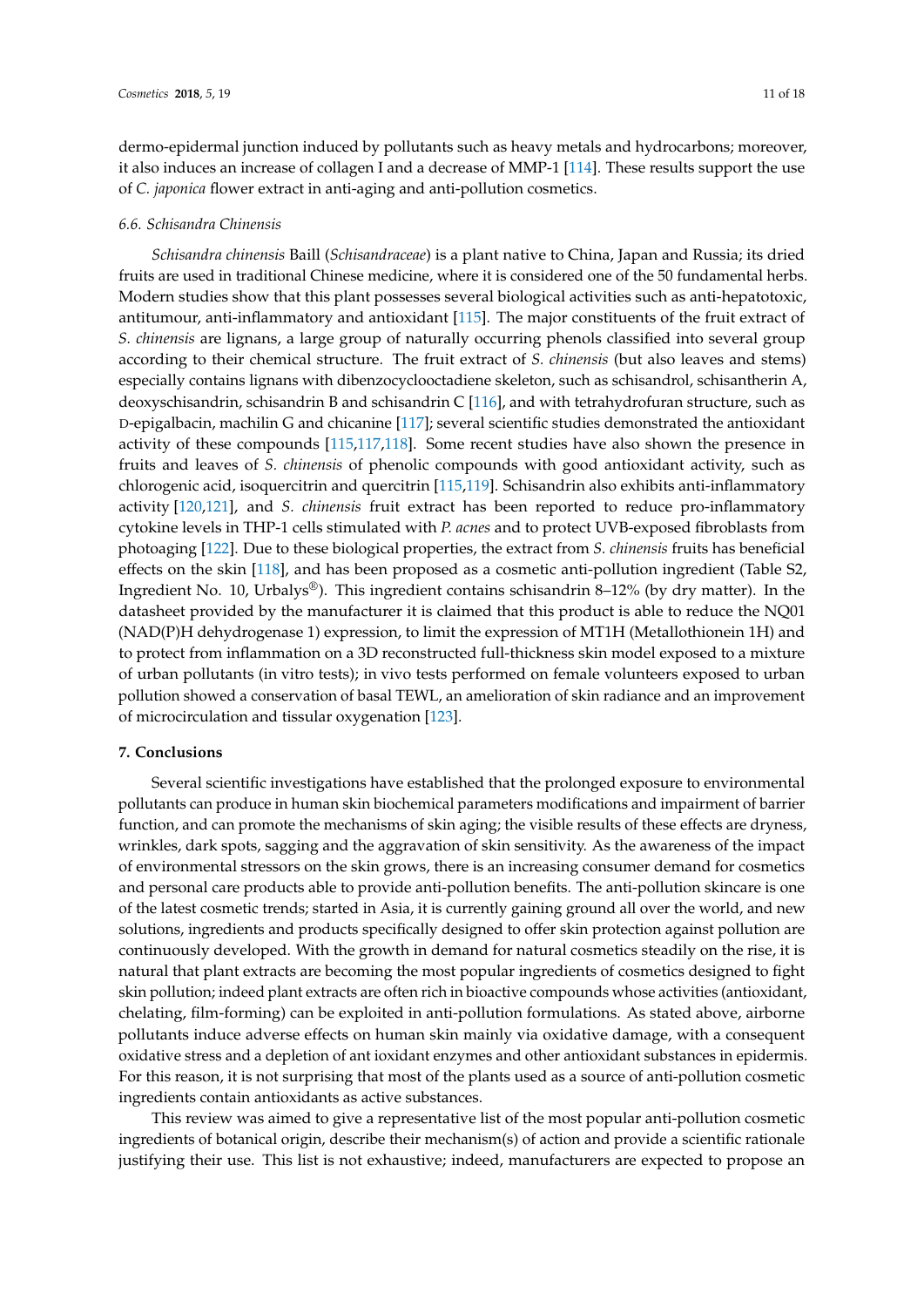increasing number of plant derivatives as active ingredients of antipollution cosmetics, since the demand for this skincare segment is here to stay and it will even increase.

**Supplementary Materials:** The following are available online at [http://www.mdpi.com/2079-9284/5/1/19/s1,](http://www.mdpi.com/2079-9284/5/1/19/s1) Table S1: Anti-pollution cosmetic ingredients obtained from Algae, Table S2: Anti-pollution cosmetic ingredients obtained from Spermatophytae (n.s. = not specified).

**Acknowledgments:** This work was partially supported by MIUR (Ministero dell'Istruzione, dell'Università e della Ricerca), Italy.

**Author Contributions:** Authors have contributed to the literature search and to the preparation of the review in equal measure.

**Conflicts of Interest:** The authors declare no conflict of interest.

## **References**

- <span id="page-11-0"></span>1. Kampa, M.; Castanas, E. Human health effects of air pollution. *Environ. Pollut.* **2008**, *151*, 362–367. [\[CrossRef\]](http://dx.doi.org/10.1016/j.envpol.2007.06.012) [\[PubMed\]](http://www.ncbi.nlm.nih.gov/pubmed/17646040)
- <span id="page-11-1"></span>2. Krutman, J.; Liu, W.; Li, L.; Pan, X.; Crawford, M.; Sore, G.; Seite, S. Pollution and skin: From epidemiological and mechanistic studies to clinical implications. *J. Dermatol. Sci.* **2014**, *76*, 163–168. [\[CrossRef\]](http://dx.doi.org/10.1016/j.jdermsci.2014.08.008) [\[PubMed\]](http://www.ncbi.nlm.nih.gov/pubmed/25278222)
- <span id="page-11-2"></span>3. Araujo, J.A. Particulate air pollution, systemic oxidative stress, inflammation and atherosclerosis. *Air Qual. Atmos. Health* **2011**, *4*, 79–93. [\[CrossRef\]](http://dx.doi.org/10.1007/s11869-010-0101-8) [\[PubMed\]](http://www.ncbi.nlm.nih.gov/pubmed/21461032)
- <span id="page-11-3"></span>4. Van Donkelaar, A.; Martin, R.V.; Brauer, M.; Kahn, R.; Levy, R.; Verduzco, C.; Villeneuve, P.J. Global estimates of ambient fine particulate matter concentrations from satellite-based aerosol optical depth: Development and application. *Environ. Health Perspect.* **2010**, *118*, 847–855. [\[CrossRef\]](http://dx.doi.org/10.1289/ehp.0901623) [\[PubMed\]](http://www.ncbi.nlm.nih.gov/pubmed/20519161)
- <span id="page-11-4"></span>5. WHO's Ambient Air Pollution Database—Update 2014. Available online: [http://www.who.int/phe/health\\_](http://www.who.int/phe/health_topics/outdoorair/databases/AAP_database_results_2014.pdf) [topics/outdoorair/databases/AAP\\_database\\_results\\_2014.pdf](http://www.who.int/phe/health_topics/outdoorair/databases/AAP_database_results_2014.pdf) (accessed on 31 January 2018).
- <span id="page-11-5"></span>6. Lee, B.-J.; Kin, B.; Lee, K. Air pollution exposure and cardiovascular disease. *Toxicol. Res.* **2014**, *30*, 71–75. [\[CrossRef\]](http://dx.doi.org/10.5487/TR.2014.30.2.071) [\[PubMed\]](http://www.ncbi.nlm.nih.gov/pubmed/25071915)
- <span id="page-11-6"></span>7. Genc, S.; Zadeoglulari, Z.; Fuss, S.H.; Genc, K. The adverse effects of air pollution on the nervous system. *J. Toxicol.* **2012**, *2012*, 23. [\[CrossRef\]](http://dx.doi.org/10.1155/2012/782462) [\[PubMed\]](http://www.ncbi.nlm.nih.gov/pubmed/22523490)
- <span id="page-11-7"></span>8. Ghorani-Azam, A.; Riahi-Zanjani, B.; Balali-Mood, M. Effects of air pollution on human health and practical measures for prevention in Iran. *J. Res. Med. Sci.* **2016**, *21*, 65. [\[CrossRef\]](http://dx.doi.org/10.4103/1735-1995.189646) [\[PubMed\]](http://www.ncbi.nlm.nih.gov/pubmed/27904610)
- <span id="page-11-8"></span>9. Xia, T.; Kovochich, M.; Nel, A. The role of reactive oxygen species and oxidative stress in mediating particulate matter injury. *Clin. Occup. Environ. Med.* **2006**, *5*, 817–836. [\[PubMed\]](http://www.ncbi.nlm.nih.gov/pubmed/17110294)
- <span id="page-11-9"></span>10. Kim, K.E.; Cho, D.; Park, H.J. Air pollution and skin diseases: Adverse effects of airborne particulate matter on various skin diseases. *Life Sci.* **2016**, *152*, 126–134. [\[CrossRef\]](http://dx.doi.org/10.1016/j.lfs.2016.03.039) [\[PubMed\]](http://www.ncbi.nlm.nih.gov/pubmed/27018067)
- <span id="page-11-10"></span>11. Pillai, S.; Oresajo, C.; Hayward, J. Ultraviolet radiation and skin aging: Roles of reactive oxygen species, inflammation and protease activation, and strategies for prevention of inflammation-induced matrix degradation—A review. *Int. J. Cosmet. Sci.* **2005**, *27*, 17–34. [\[CrossRef\]](http://dx.doi.org/10.1111/j.1467-2494.2004.00241.x) [\[PubMed\]](http://www.ncbi.nlm.nih.gov/pubmed/18492178)
- <span id="page-11-11"></span>12. Li, N.; Xia, T.; Nel, A. The role of the oxidative stress in ambient particulate matter-induced lung diseases and its implications in the toxicity of engineered nanoparticles. *Free Radic. Biol. Med.* **2008**, *44*, 1689–1699. [\[CrossRef\]](http://dx.doi.org/10.1016/j.freeradbiomed.2008.01.028) [\[PubMed\]](http://www.ncbi.nlm.nih.gov/pubmed/18313407)
- <span id="page-11-12"></span>13. Li, N.; Sioutas, C.; Cho, A.; Schmitz, D.; Misra, C.; Sempf, J.; Wang, M.; Oberley, T.; Froines, J.; Nel, A. Ultrafine particulate pollutants induce oxidative stress and mitochondrial damage. *Environ. Health Perspect.* **2003**, *111*, 455–460. [\[CrossRef\]](http://dx.doi.org/10.1289/ehp.6000) [\[PubMed\]](http://www.ncbi.nlm.nih.gov/pubmed/12676598)
- <span id="page-11-13"></span>14. Justiniano, R.; Wondrack, G.T. The aryl hydrocarbon receptor (AhR) as an environmental stress sensor and regulator of skin barrier function: Molecular mechanisms and therapeutic opportunities. In *Skin Stress Response Pathways: Environmental Factors and Molecular Opportunities*; Wondrack, G.T., Ed.; Springer: Cham, Switzerland, 2016; p. 16.
- <span id="page-11-14"></span>15. Pan, T.-L.; Wang, P.-W.; Aljuffali, I.A.; Huang, C.-T.; Lee, C.-W.; Fang, J.-Y. The impact of urban particulate pollution on skin barrier function and the subsequent drug absorption. *J. Dermatol. Sci.* **2015**, *78*, 51–60. [\[CrossRef\]](http://dx.doi.org/10.1016/j.jdermsci.2015.01.011) [\[PubMed\]](http://www.ncbi.nlm.nih.gov/pubmed/25680853)
- <span id="page-11-15"></span>16. Badouin, C.; Charveron, M.; Tarroux, R.; Gall, Y. Environmental pollutants and skin cancer. *Cell Biol. Toxicol.* **2002**, *18*, 341–348. [\[CrossRef\]](http://dx.doi.org/10.1023/A:1019540316060)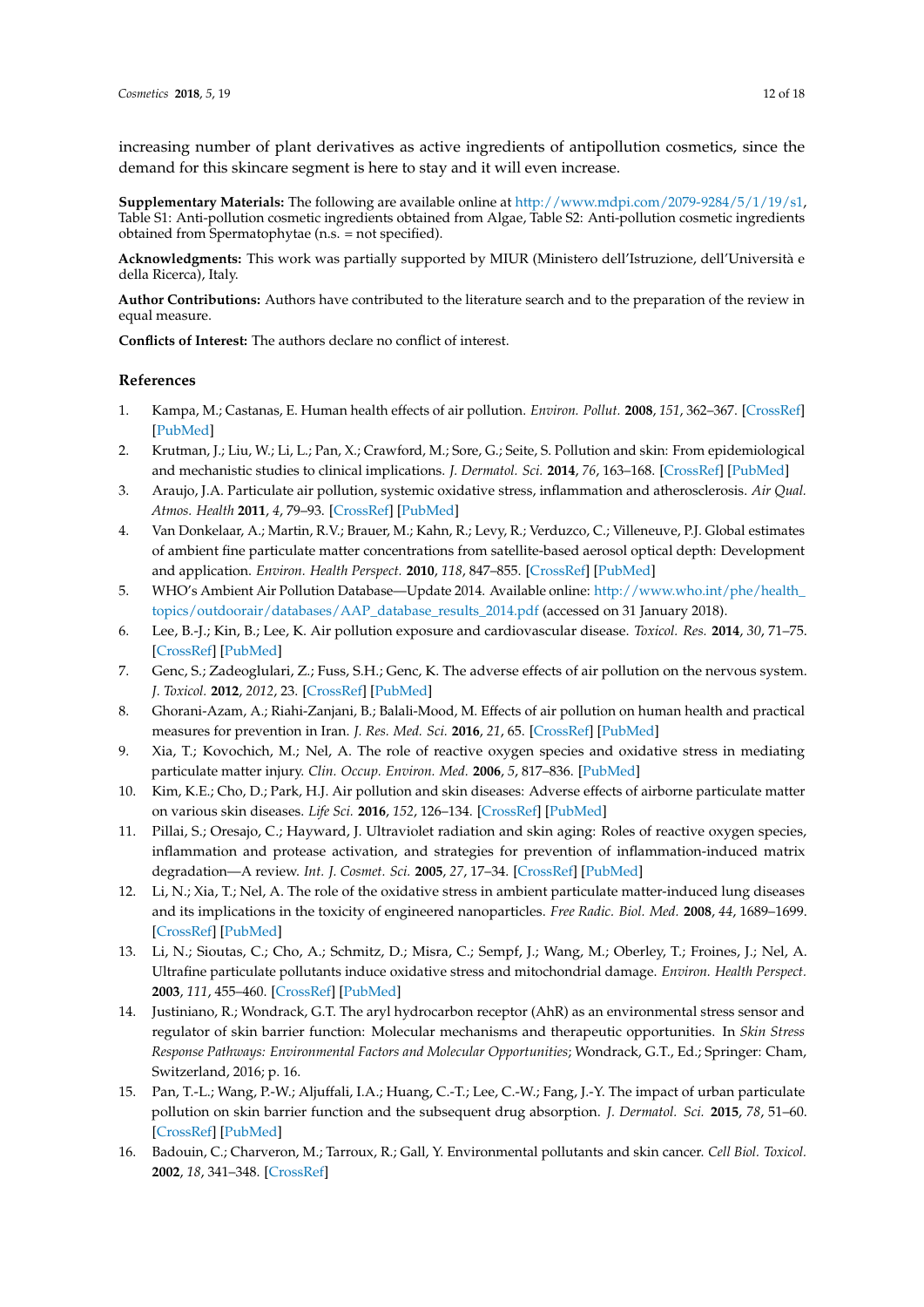- <span id="page-12-0"></span>17. Puri, P.; Nandar, S.K.; Kathuria, S.; Ramesh, V. Effects of air pollution on the skin: A review. *Indian J. Dermatol. Venereol. Leprol.* **2017**, *83*, 415–423. [\[PubMed\]](http://www.ncbi.nlm.nih.gov/pubmed/28195077)
- <span id="page-12-1"></span>18. Valacchi, G.; Sticozzi, C.; Belmonte, G.; Cervellati, F.; Demaude, J.; Chen, N.; Krol, Y.; Oresajo, C. Vitamin C compound mixtures prevent ozone-induced oxidative damage in human keratinocytes as initial assessment of pollution protection. *PLoS ONE* **2015**, *10*, e0131097. [\[CrossRef\]](http://dx.doi.org/10.1371/journal.pone.0131097) [\[PubMed\]](http://www.ncbi.nlm.nih.gov/pubmed/26270818)
- <span id="page-12-2"></span>19. Afaq, F.; Abu Zaid, M.; Pelle, E.; Khan, N.; Syed, D.N.; Matsui, M.S.; Maes, D. Aryl hydrocarbon receptor is an ozone sensor in human skin. *J. Investig. Dermatol.* **2009**, *129*, 2396–2403. [\[CrossRef\]](http://dx.doi.org/10.1038/jid.2009.85) [\[PubMed\]](http://www.ncbi.nlm.nih.gov/pubmed/19536146)
- <span id="page-12-3"></span>20. Thiele, J.J.; Traber, M.G.; Podda, M.; Tsang, K.; Cross, C.E.; Packer, L. Ozone depletes tocopherols and tocotrienols topically applied on murine skin. *FEBS Lett.* **1997**, *401*, 167–170. [\[CrossRef\]](http://dx.doi.org/10.1016/S0014-5793(96)01463-9)
- <span id="page-12-4"></span>21. Weber, S.U.; Thiele, J.J.; Cross, C.E.; Packer, L. Vitamin C, uric acid and glutathione gradients in murine stratum corneum and their susceptibility to ozone exposure. *J. Investig. Dermatol.* **1999**, *113*, 1128–1132. [\[CrossRef\]](http://dx.doi.org/10.1046/j.1523-1747.1999.00789.x) [\[PubMed\]](http://www.ncbi.nlm.nih.gov/pubmed/10594762)
- <span id="page-12-5"></span>22. He, Q.C.; Tavakkol, A.; Wietecha, K.; Begum-Gafur, R.; Ansari, S.A.; Polefkat, T. Effects of environmentally realistic levels of ozone on stratum corneum function. *Int. J. Cosmet. Sci.* **2006**, *28*, 349–357. [\[CrossRef\]](http://dx.doi.org/10.1111/j.1467-2494.2006.00347.x) [\[PubMed\]](http://www.ncbi.nlm.nih.gov/pubmed/18489299)
- <span id="page-12-6"></span>23. Valacchi, G.; Pagnin, E.; Corbacho, A.M.; Olano, E.; Davis, P.A.; Packer, L.; Cross, C.E. In vivo ozone exposure induces antioxidant/stress-related responses in murine lung and skin. *Free Radic. Biol. Med.* **2004**, *36*, 673–681. [\[CrossRef\]](http://dx.doi.org/10.1016/j.freeradbiomed.2003.12.005) [\[PubMed\]](http://www.ncbi.nlm.nih.gov/pubmed/14980710)
- <span id="page-12-7"></span>24. Valacchi, G.; Sticozzi, C.; Pecorelli, A.; Cervellati, F.; Cervellati, C.; Maioli, E. Cutaneous responsiveness to environmental stressors. *Ann. N. Y. Acad. Sci.* **2012**, *1271*, 75–81. [\[CrossRef\]](http://dx.doi.org/10.1111/j.1749-6632.2012.06724.x) [\[PubMed\]](http://www.ncbi.nlm.nih.gov/pubmed/23050967)
- <span id="page-12-8"></span>25. Valacchi, G.; Muresan, X.M.; Sticozzi, C.; Belmonte, G.; Pecorelli, A.; Cervellati, F.; Demaude, J.; Krol, Y.; Oresajo, C. Ozone-induced damage in 3D-skin model is prevented by topical vitamin C and vitamin E compound mixtures application. *J. Dermatol. Sci.* **2016**, *82*, 209–212. [\[CrossRef\]](http://dx.doi.org/10.1016/j.jdermsci.2016.02.007) [\[PubMed\]](http://www.ncbi.nlm.nih.gov/pubmed/26917348)
- <span id="page-12-9"></span>26. Poljšak, B.; Dahamane, R. Free radicals and extrinsic skin aging. *Dermatol. Res. Pract.* **2012**, *2012*, 135206. [\[CrossRef\]](http://dx.doi.org/10.1155/2012/135206) [\[PubMed\]](http://www.ncbi.nlm.nih.gov/pubmed/22505880)
- <span id="page-12-10"></span>27. Portugal-Cohen, M.; Oron, M.; Cohen, D.; Ma'or, Z. Antipollution skin protection—A new paradigm and its demonstration on two active compounds. *Clin. Cosmet. Investig. Dermatol.* **2017**, *10*, 185–193. [\[CrossRef\]](http://dx.doi.org/10.2147/CCID.S129437) [\[PubMed\]](http://www.ncbi.nlm.nih.gov/pubmed/28553131)
- <span id="page-12-11"></span>28. Vanzo, A.C.; Torloni, L.B.O.; Lage, R.; Pereira, A.F.C.; Mercuri, M.; Francielli Pereira, A.; da Silva, M.S.; Facchini, G.; Eberlin, S. Photoprotective and antipollution assessment of a skin care formulation. *J. Am. Acad. Dermatol.* **2017**, *76* (Suppl. 1), AB197. [\[CrossRef\]](http://dx.doi.org/10.1016/j.jaad.2017.04.769)
- <span id="page-12-12"></span>29. Vierkötter, A.; Schikowski, T.; Ranft, U.; Sugiri, D.; Matsui, M.; Krämer, U.; Krutman, J. Airborne particle exposure and extrinsic skin aging. *J. Investig. Dermatol.* **2010**, *130*, 2719–2726. [\[CrossRef\]](http://dx.doi.org/10.1038/jid.2010.204) [\[PubMed\]](http://www.ncbi.nlm.nih.gov/pubmed/20664556)
- <span id="page-12-13"></span>30. Lefebvre, M.-A.; Pham, D.-M.; Boussouira, B.; Bernard, D.; Camus, C.; Nguyen, Q.-L. Evaluation of the impact of urban pollution on the quality of skin: A multicentre study in Mexico. *Int. J. Cosmet. Sci.* **2015**, *37*, 329–338. [\[CrossRef\]](http://dx.doi.org/10.1111/ics.12203) [\[PubMed\]](http://www.ncbi.nlm.nih.gov/pubmed/25655908)
- <span id="page-12-14"></span>31. Pham, D.-M.; Boussouira, B.; Moyal, D.; Nguyen, Q.L. Oxidization of squalene, a human skin lipid: A new and reliable marker of environmental pollution studies. *Int. J. Cosmet. Sci.* **2015**, *37*, 357–365. [\[CrossRef\]](http://dx.doi.org/10.1111/ics.12208) [\[PubMed\]](http://www.ncbi.nlm.nih.gov/pubmed/25656265)
- <span id="page-12-15"></span>32. Kim, J.; Kim, E.-H.; Oh, I.; Jung, K.; Han, Y.; Cheong, H.-K.; Ahn, K. Symptoms of atopic dermatitis are influenced by outdoor air pollution. *J. Allergy Clin. Immunol.* **2013**, *132*, 495–497. [\[CrossRef\]](http://dx.doi.org/10.1016/j.jaci.2013.04.019) [\[PubMed\]](http://www.ncbi.nlm.nih.gov/pubmed/23763977)
- 33. Ahn, K. The role of air pollutants in atopic dermatitis. *Clin. Rev. Allergy Immunol.* **2014**, *134*, 993–999. [\[CrossRef\]](http://dx.doi.org/10.1016/j.jaci.2014.09.023) [\[PubMed\]](http://www.ncbi.nlm.nih.gov/pubmed/25439225)
- <span id="page-12-16"></span>34. Kim, K. Influences of environmental chemicals on atopic dermatitis. *Toxicol. Res.* **2015**, *31*, 89–96. [\[CrossRef\]](http://dx.doi.org/10.5487/TR.2015.31.2.089) [\[PubMed\]](http://www.ncbi.nlm.nih.gov/pubmed/26191377)
- <span id="page-12-17"></span>35. Dorni, A.I.C.; Amalraj, A.; Gopi, S.; Varma, K.; Anjana, S.N. Novel cosmeceuticals from plants—An industry guided review. *J. Appl. Res. Med. Aromat. Plants* **2017**, *7*, 1–26.
- <span id="page-12-18"></span>36. Wang, H.-M.; Chen, C.-C.; Huynh, P.; Chang, J.-S. Exploring the potential of using algae in cosmetics. *Bioresour. Technol.* **2015**, *184*, 355–362. [\[CrossRef\]](http://dx.doi.org/10.1016/j.biortech.2014.12.001) [\[PubMed\]](http://www.ncbi.nlm.nih.gov/pubmed/25537136)
- <span id="page-12-19"></span>37. Wang, H.D.; Li, X.-C.; Lee, D.-J.; Chang, J.-S. Potential biomedical applications of marine algae. *Bioresour. Technol.* **2017**, *244*, 1407–1415. [\[CrossRef\]](http://dx.doi.org/10.1016/j.biortech.2017.05.198) [\[PubMed\]](http://www.ncbi.nlm.nih.gov/pubmed/28697977)
- <span id="page-12-20"></span>38. Ariede, M.B.; Candido, T.M.; Morocho Jacome, A.L.; Robles Velasco, M.V.; de Carvalho, J.C.M.; Baby, A.R. Cosmetic attributes of algae—A review. *Algal Res.* **2017**, *25*, 483–487. [\[CrossRef\]](http://dx.doi.org/10.1016/j.algal.2017.05.019)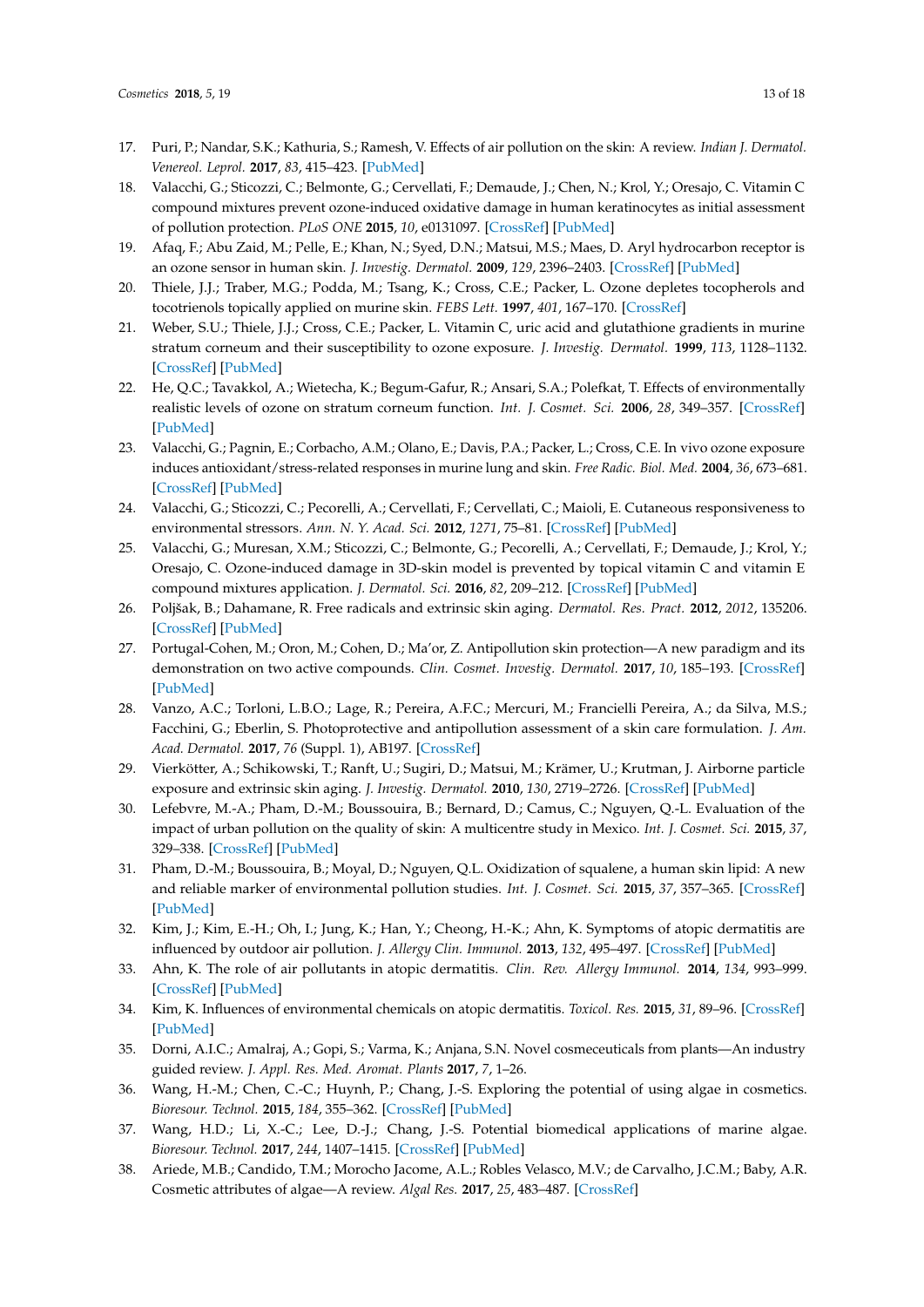- <span id="page-13-0"></span>39. Thomas, N.V.; Kim, S.-K. Beneficial effects of marine algal compounds in cosmeceuticals. *Mar. Drugs* **2013**, *11*, 146–164. [\[CrossRef\]](http://dx.doi.org/10.3390/md11010146) [\[PubMed\]](http://www.ncbi.nlm.nih.gov/pubmed/23344156)
- <span id="page-13-1"></span>40. Jiménez-Escrig, A.; Jiménez-Jiménez, I.; Pulido, R.; Saura-Calixto, F. Antioxidant activity of fresh and processed edible seaweeds. *J. Sci. Food Agric.* **2001**, *81*, 530–534. [\[CrossRef\]](http://dx.doi.org/10.1002/jsfa.842)
- <span id="page-13-2"></span>41. Yuan, Y.V.; Walsh, N.A. Antioxidant and antiproliferative activities of extracts from a variety of edible seaweeds. *Food Chem. Toxicol.* **2006**, *44*, 1144–1150. [\[CrossRef\]](http://dx.doi.org/10.1016/j.fct.2006.02.002) [\[PubMed\]](http://www.ncbi.nlm.nih.gov/pubmed/16554116)
- <span id="page-13-3"></span>42. Balboa, E.M.; Conde, E.; Moure, A.; Falqué, E.; Dominguez, H. In vitro antioxidant properties of crude extracts and compounds from brown algae. *Food Chem.* **2013**, *138*, 1764–1785. [\[CrossRef\]](http://dx.doi.org/10.1016/j.foodchem.2012.11.026) [\[PubMed\]](http://www.ncbi.nlm.nih.gov/pubmed/23411309)
- <span id="page-13-4"></span>43. Heffernan, N.; Smyth, T.J.; Soler-Villa, A.; Fitzgerald, R.J.; Brunton, N.P. Phenolic content and antioxidant activity of fractions obtained from selected Irish macroalgae species (*Laminaria digitata*, *Fucus serratus*, *Gracilaria gracilis* and *Codium fragile*). *J. Appl. Phycol.* **2015**, *27*, 519–530. [\[CrossRef\]](http://dx.doi.org/10.1007/s10811-014-0291-9)
- <span id="page-13-5"></span>44. Sathya, R.; Kanaga, N.; Sankar, P.; Jeeva, S. Antioxidant properties of phlorotannins from brown seaweed *Cystoseira trinodis* (Forsskål) C. Agardh. *Arab. J. Chem.* **2017**, *10*, S2608–S2614. [\[CrossRef\]](http://dx.doi.org/10.1016/j.arabjc.2013.09.039)
- <span id="page-13-6"></span>45. Ngo, D.-H.; Kim, S.-K. Sulfated polysaccharides as bioactive agents from marine algae. *Int. J. Biol. Macromol.* **2013**, *62*, 70–75. [\[CrossRef\]](http://dx.doi.org/10.1016/j.ijbiomac.2013.08.036) [\[PubMed\]](http://www.ncbi.nlm.nih.gov/pubmed/23994790)
- <span id="page-13-7"></span>46. Wijesekara, I.; Pangestuti, R.; Kim, S.-K. Biological activities and potential health benefits of sulfated polysaccharides derived from marine algae. *Carbohydr. Polym.* **2011**, *84*, 14–21. [\[CrossRef\]](http://dx.doi.org/10.1016/j.carbpol.2010.10.062)
- <span id="page-13-8"></span>47. Yaich, H.; Amira, A.B.; Abbes, F.; Bouaziz, M.; Besbes, S.; Richel, A.; Blecker, C.; Attia, H.; Garna, H. Effect of extraction procedures on structural, thermal and antioxidant properties of ulvan from *Ulva lactuca* collected in Monastir coast. *Int. J. Biol. Macromol.* **2017**, *105*, 1430–1439. [\[CrossRef\]](http://dx.doi.org/10.1016/j.ijbiomac.2017.07.141) [\[PubMed\]](http://www.ncbi.nlm.nih.gov/pubmed/28754621)
- 48. Qi, H.; Zhang, Q.; Zhao, T.; Chen, R.; Zhang, H.; Niw, X.; Li, Z. Antioxidant activity of different sulfate content derivatives of polysaccharides extracted from *Ulva pertusa* (Chlorophyta) in vitro. *Int. J. Biol. Macromol.* **2005**, *37*, 195–199. [\[CrossRef\]](http://dx.doi.org/10.1016/j.ijbiomac.2005.10.008) [\[PubMed\]](http://www.ncbi.nlm.nih.gov/pubmed/16310843)
- <span id="page-13-9"></span>49. Qi, H.; Sun, Y. Antioxidant activity of high sulfate content derivatives of ulvan in hyperlipidemic rats. *Int. J. Biol. Macromol.* **2015**, *76*, 326–329. [\[CrossRef\]](http://dx.doi.org/10.1016/j.ijbiomac.2015.03.006) [\[PubMed\]](http://www.ncbi.nlm.nih.gov/pubmed/25773592)
- <span id="page-13-10"></span>50. Yuan, Y.; Macquairre, D. Microwave assisted extraction of sulfated polysaccharides (fucoidan) from *Ascophyllum nodosum* and its antioxidant activity. *Carbohydr. Polym.* **2015**, *129*, 101–107. [\[CrossRef\]](http://dx.doi.org/10.1016/j.carbpol.2015.04.057) [\[PubMed\]](http://www.ncbi.nlm.nih.gov/pubmed/26050894)
- <span id="page-13-11"></span>51. Senthilkumar, K.; Manivasagan, P.; Venkatesan, J.; Kim, S.-K. Brown seaweed fucoidan: Biological activity and apoptosis, growth signaling mechanism in cancer. *Int. J. Biol. Macromol.* **2013**, *60*, 366–374. [\[CrossRef\]](http://dx.doi.org/10.1016/j.ijbiomac.2013.06.030) [\[PubMed\]](http://www.ncbi.nlm.nih.gov/pubmed/23817097)
- <span id="page-13-12"></span>52. Lim, S.J.; Aida, W.M.W.; Maskat, M.Y.; Mamot, S.; Ropien, J.; Mohd, D.M. Isolation and antioxidant capacity of fucoidan from selected Malaysian seaweeds. *Food Hydrocoll.* **2014**, *42*, 280–288. [\[CrossRef\]](http://dx.doi.org/10.1016/j.foodhyd.2014.03.007)
- <span id="page-13-14"></span>53. Li, G.-Y.; Luo, Z.-C.; Yuan, F.; Yu, X.-B. Combined process of high-pressure homogenization and hydrothermal extraction of fucoidan with good antioxidant properties from *Nemacystus decipients*. *Food Bioprod. Process.* **2017**, *106*, 35–42. [\[CrossRef\]](http://dx.doi.org/10.1016/j.fbp.2017.08.002)
- <span id="page-13-13"></span>54. Phull, A.-R.; Majid, M.; Haq, I.; Khan, M.R.; Kim, S.J. In vitro and in vivo evaluation of anti-arthritic, antioxidant efficacy of fucoidan from *Undaria pinnatifida* (Harvey) Suringar. *Int. J. Biol. Macromol.* **2017**, *97*, 468–480. [\[CrossRef\]](http://dx.doi.org/10.1016/j.ijbiomac.2017.01.051) [\[PubMed\]](http://www.ncbi.nlm.nih.gov/pubmed/28104371)
- <span id="page-13-15"></span>55. Moon, H.J.; Park, K.S.; Ku, M.J.; Lee, M.S.; Jeong, S.H.; Imbs, T.I.; Zvyagintseva, T.N.; Ermakova, S.P.; Lee, Y.H. Effect of *Costaria costata* fucoidan on expression of matrix metalloproteinase-1 promoter, mRNA, and protein. *J. Nat. Prod.* **2009**, *72*, 1731–1734. [\[CrossRef\]](http://dx.doi.org/10.1021/np800797v) [\[PubMed\]](http://www.ncbi.nlm.nih.gov/pubmed/19807114)
- <span id="page-13-16"></span>56. Le Tutour, B.; Benslimane, F.; Gouleau, M.P.; Gouygou, J.P.; Saadan, B.; Quemeneur, F. Antioxidant and pro-oxidant activities of the brown algae, *Laminaria digitata*, *Himanthalia elongata*, *Fucus vesiculosus*, *Fucus serratus* and *Ascophyllum nodosum*. *J. Appl. Phycol.* **1998**, *10*, 121–129. [\[CrossRef\]](http://dx.doi.org/10.1023/A:1008007313731)
- 57. Cox, S.; Abu-Ghannam, N.; Gupta, S. An assessment of the antioxidant and antimicrobial activity of six species of edible Irish seaweeds. *Int. Food Res. J.* **2010**, *17*, 205–220.
- <span id="page-13-18"></span>58. Rajauria, G.; Jaiswal, A.K.; Abu-Ghannam, N.; Gupta, S. Effect of hydrothermal processing on colour, antioxidant and free radical scavenging capacities of edible brown seaweeds. *Int. J. Food Sci. Technol.* **2010**, *45*, 2485–2493. [\[CrossRef\]](http://dx.doi.org/10.1111/j.1365-2621.2010.02449.x)
- <span id="page-13-17"></span>59. Blanco-Pascual, N.; Montero, M.P.; Gómez-Guillén, M.C. Antioxidant film development from unrefined extracts of brown seaweeds *Laminaria digitata* and *Ascophyllum nodosum*. *Food Hydrocoll.* **2014**, *37*, 100–110. [\[CrossRef\]](http://dx.doi.org/10.1016/j.foodhyd.2013.10.021)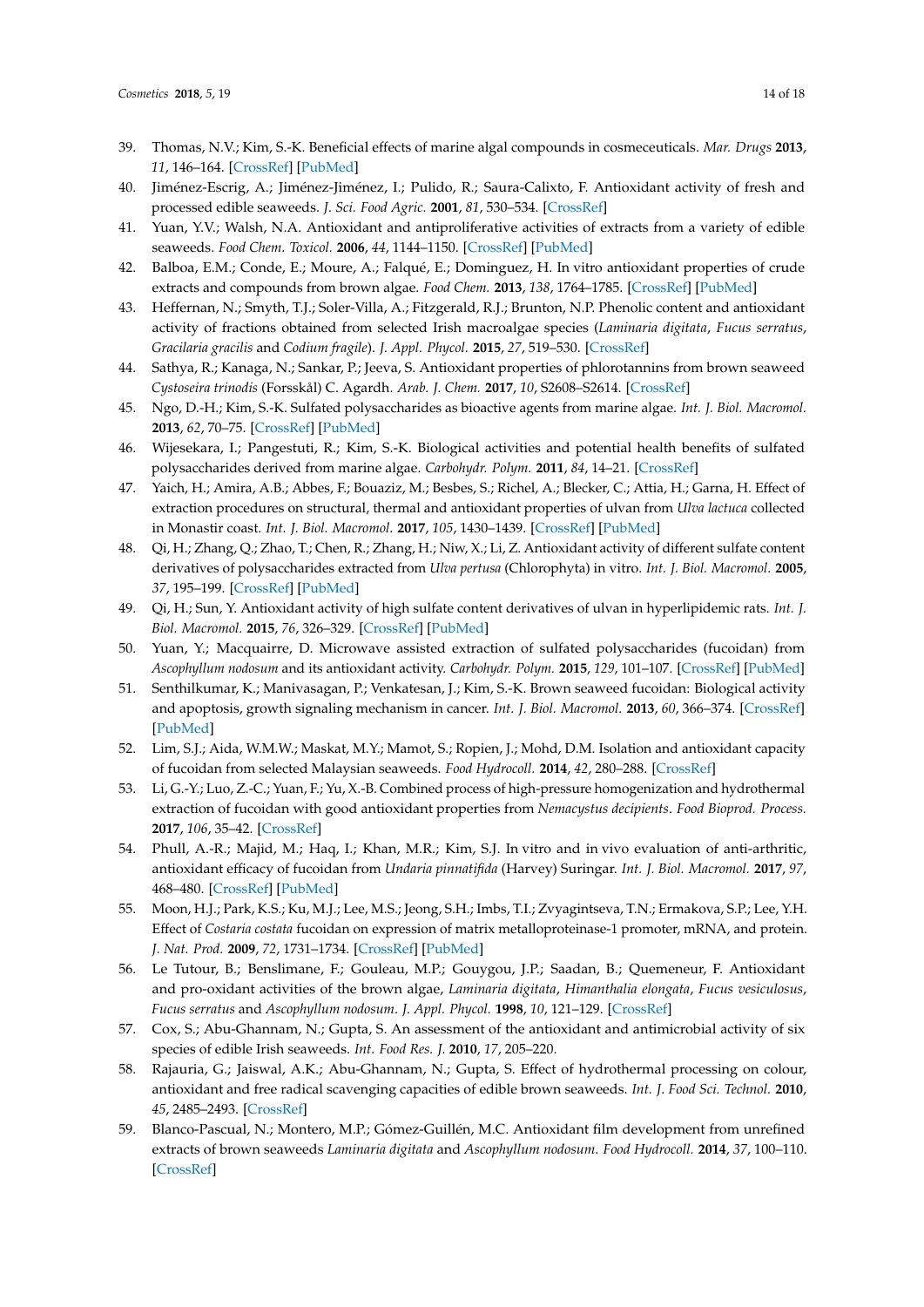- <span id="page-14-0"></span>60. Hu, T.; Liu, D.; Chen, Y.; Wu, J.; Wang, S. Antioxidant activity of sulfated polysaccharide fractions extracted from *Undaria pinnatifida* in vitro. *Int. J. Biol. Macromol.* **2010**, *46*, 193–198. [\[CrossRef\]](http://dx.doi.org/10.1016/j.ijbiomac.2009.12.004) [\[PubMed\]](http://www.ncbi.nlm.nih.gov/pubmed/20025899)
- <span id="page-14-1"></span>61. Fung, A.; Hamid, N.; Lu, J. Fucoxanthin content and antioxidant properties of *Undaria pinnatifida*. *Food Chem.* **2013**, *136*, 1055–1062. [\[CrossRef\]](http://dx.doi.org/10.1016/j.foodchem.2012.09.024) [\[PubMed\]](http://www.ncbi.nlm.nih.gov/pubmed/23122162)
- <span id="page-14-2"></span>62. Colliec, S.; Boisson-Vidal, C.; Jozefonvicz, J. A low molecular weight fucoidan fraction from the brown seaweed *Pelvetia canaliculata*. *Phytochemistry* **1994**, *35*, 697–700. [\[CrossRef\]](http://dx.doi.org/10.1016/S0031-9422(00)90590-9)
- <span id="page-14-3"></span>63. Hupel, M.; Lecointre, C.; Meudec, A.; Poupart, N.; Gall, E.A. Comparison of photoprotective responses to UV radiation in the brown seaweed *Pelvetia canaliculata* and the marine angiosperm *Salicornia ramosissima*. *J. Exp. Mar. Biol. Ecol.* **2011**, *401*, 36–47. [\[CrossRef\]](http://dx.doi.org/10.1016/j.jembe.2011.03.004)
- <span id="page-14-4"></span>64. Bhatangar, A.; Vilar, V.J.P.; Santos, J.C.; Botelho, C.M.S.; Boaventura, R.A.R. Valorisation of marine *Pelvetia canaliculata Ochrophyta* for separation and recovery of nickel from water: Equilibrium and kinetics modeling on Na-loaded algae. *Chem. Eng. J.* **2012**, *200–202*, 365–372. [\[CrossRef\]](http://dx.doi.org/10.1016/j.cej.2012.06.071)
- 65. Hackbarth, F.V.; Girardi, F.; De Souza, S.M.; De Souza, A.A.U.; Boaventura, R.A.R.; Vilar, V.J.P. Marine macroalgae *Pelvetia canaliculata* (Phaeophyceae) as a natural cation exchanger for cadmium and lead ions separation in aqueous solutions. *Chem. Eng. J.* **2014**, *242*, 294–305. [\[CrossRef\]](http://dx.doi.org/10.1016/j.cej.2013.12.043)
- <span id="page-14-5"></span>66. Hackbarth, F.V.; Maass, D.; De Souza, A.A.U.; Vilar, V.J.P.; De Souza, S.M.A.G.U. Removal of hexavalent chromium from electroplating wastewaters using marine macroalga *Pelvetia canaliculata* as natural electron donor. *Chem. Eng. J.* **2016**, *290*, 477–489. [\[CrossRef\]](http://dx.doi.org/10.1016/j.cej.2016.01.070)
- <span id="page-14-6"></span>67. Agregán, R.; Munekata, P.E.; Domínguez, R.; Carballo, J.; Franco, D.; Lorenzo, J.M. Proximate composition, phenolic content and in vitro antioxidant activity of aqueous extracts of the seaweeds *Ascophyllum nodosum*, *Bifurcaria bifurcata* and *Fucus vesiculosus*. Effect of addition of the extracts on the oxidative stability of canola oil under accelerated storage conditions. *Food Res. Int.* **2017**, *99*, 986–994. [\[PubMed\]](http://www.ncbi.nlm.nih.gov/pubmed/28865625)
- <span id="page-14-7"></span>68. Abu, R.; Jiang, Z.; Ueno, M.; Okimura, T.; Yamaguchi, K.; Oda, T. In vitro antioxidant activities of sulfated polysaccharide ascophyllan isolated from *Ascophyllum nodosum*. *Int. J. Biol. Macromol.* **2013**, *59*, 305–312. [\[CrossRef\]](http://dx.doi.org/10.1016/j.ijbiomac.2013.04.035) [\[PubMed\]](http://www.ncbi.nlm.nih.gov/pubmed/23643974)
- <span id="page-14-8"></span>69. Breton, F.; Cérantola, S.; Gall, E.A. Distribution and radical scavenging activity of phenols in *Ascophyllum nodosum* (Phaeophyceae). *J. Exp. Mar. Biol. Ecol.* **2011**, *399*, 167–172. [\[CrossRef\]](http://dx.doi.org/10.1016/j.jembe.2011.01.002)
- <span id="page-14-9"></span>70. Agregán, R.; Munekata, P.E.; Franco, D.; Domínguez, R.; Carballo, J.; Lorenzo, J.M. Phenolic compounds from three brown seaweed species using LC-DAD-ESI-MS/MS. *Food Res. Int.* **2017**, *99*, 979–985. [\[CrossRef\]](http://dx.doi.org/10.1016/j.foodres.2017.03.043) [\[PubMed\]](http://www.ncbi.nlm.nih.gov/pubmed/28865624)
- <span id="page-14-10"></span>71. Invincity. The Secret Weapon against Polluaging. Available online: [http://www.in-cosmetics.com/\\_\\_](http://www.in-cosmetics.com/__novadocuments/230150?v=635950341834400000) [novadocuments/230150?v=635950341834400000](http://www.in-cosmetics.com/__novadocuments/230150?v=635950341834400000) (accessed on 31 January 2018).
- <span id="page-14-11"></span>72. Margret, R.J.; Kumaresan, S.; Ravikumar, S. A preliminary study on the anti-inflammatory activity of methanol extract of *Ulva lactuca* in rat. *J. Environ. Biol.* **2009**, *30*, 899–902. [\[PubMed\]](http://www.ncbi.nlm.nih.gov/pubmed/20143726)
- <span id="page-14-12"></span>73. Hassan, S.; Abd El-Twab, S.; Hetta, M.; Mahmoud, B. Improvement of lipid profile and antioxidant of hypercholesterolemic albino rats by polysaccharides extracted from the green alga *Ulva lactuca* Linnaeus. *Saudi J. Biol. Sci.* **2011**, *18*, 333–340. [\[CrossRef\]](http://dx.doi.org/10.1016/j.sjbs.2011.01.005) [\[PubMed\]](http://www.ncbi.nlm.nih.gov/pubmed/23961145)
- <span id="page-14-13"></span>74. Johnson, N.D. Flavonoid aglycones from *Eriodictyon californicum* resin and their implication for herbivory and UV screening. *Biochem. Syst. Ecol.* **1983**, *11*, 211–215. [\[CrossRef\]](http://dx.doi.org/10.1016/0305-1978(83)90056-X)
- <span id="page-14-14"></span>75. Fletcher, J.N.; Kinghorn, A.D.; Slack, J.P.; Scott McCluskey, T.; Odley, A.; Jia, Z. In vitro evaluation of flavonoids from *Eriodictyon californicum* for antagonist activity against the bitterness receptor hTAS2R31. *J. Agric. Food Chem.* **2011**, *59*, 13117–13121. [\[CrossRef\]](http://dx.doi.org/10.1021/jf204359q) [\[PubMed\]](http://www.ncbi.nlm.nih.gov/pubmed/22059530)
- <span id="page-14-15"></span>76. Rossato, M.F.; Trevisan, G.; Banderó Walker, C.I.; Klafke, J.Z.; de Oliveira, A.P.; Gomes Villarinho, J.; Basso Zanon, R.; Freire Royes, L.F.; Athayde, M.L.; Gomez, M.V.; et al. Eriodictyol: A flavonoid antagonist of the TRPV1 receptor with antioxidant activity. *Biochem. Pharmacol.* **2011**, *8*, 544–551. [\[CrossRef\]](http://dx.doi.org/10.1016/j.bcp.2010.11.004) [\[PubMed\]](http://www.ncbi.nlm.nih.gov/pubmed/21087598)
- <span id="page-14-16"></span>77. Chobot, V.; Hadacek, F.; Bachmann, G.; Weckwerth, W.; Kubicova, L. Pro- and antioxidant activity of three selected flavan type flavonoids: Catechin, eriodictyol and taxifolin. *Int. J. Mol. Sci.* **2016**, *17*, 1986. [\[CrossRef\]](http://dx.doi.org/10.3390/ijms17121986) [\[PubMed\]](http://www.ncbi.nlm.nih.gov/pubmed/27898046)
- <span id="page-14-17"></span>78. Chen, L.; Mo, H.; Zhao, L.; Gao, W.; Wang, S.; Cromie, M.M.; Lu, C.; Wang, J.-S.; Shen, C.-L. Therapeutic properties of green tea against environmental insults. *J. Nutr. Biochem.* **2017**, *40*, 1–13. [\[CrossRef\]](http://dx.doi.org/10.1016/j.jnutbio.2016.05.005) [\[PubMed\]](http://www.ncbi.nlm.nih.gov/pubmed/27723473)
- <span id="page-14-18"></span>79. Cabrera, C.; Giménez, R.; Carmen-López, M. Determination of tea components with antioxidant activity. *J. Agric. Food Chem.* **2003**, *51*, 4427–4435. [\[CrossRef\]](http://dx.doi.org/10.1021/jf0300801) [\[PubMed\]](http://www.ncbi.nlm.nih.gov/pubmed/12848521)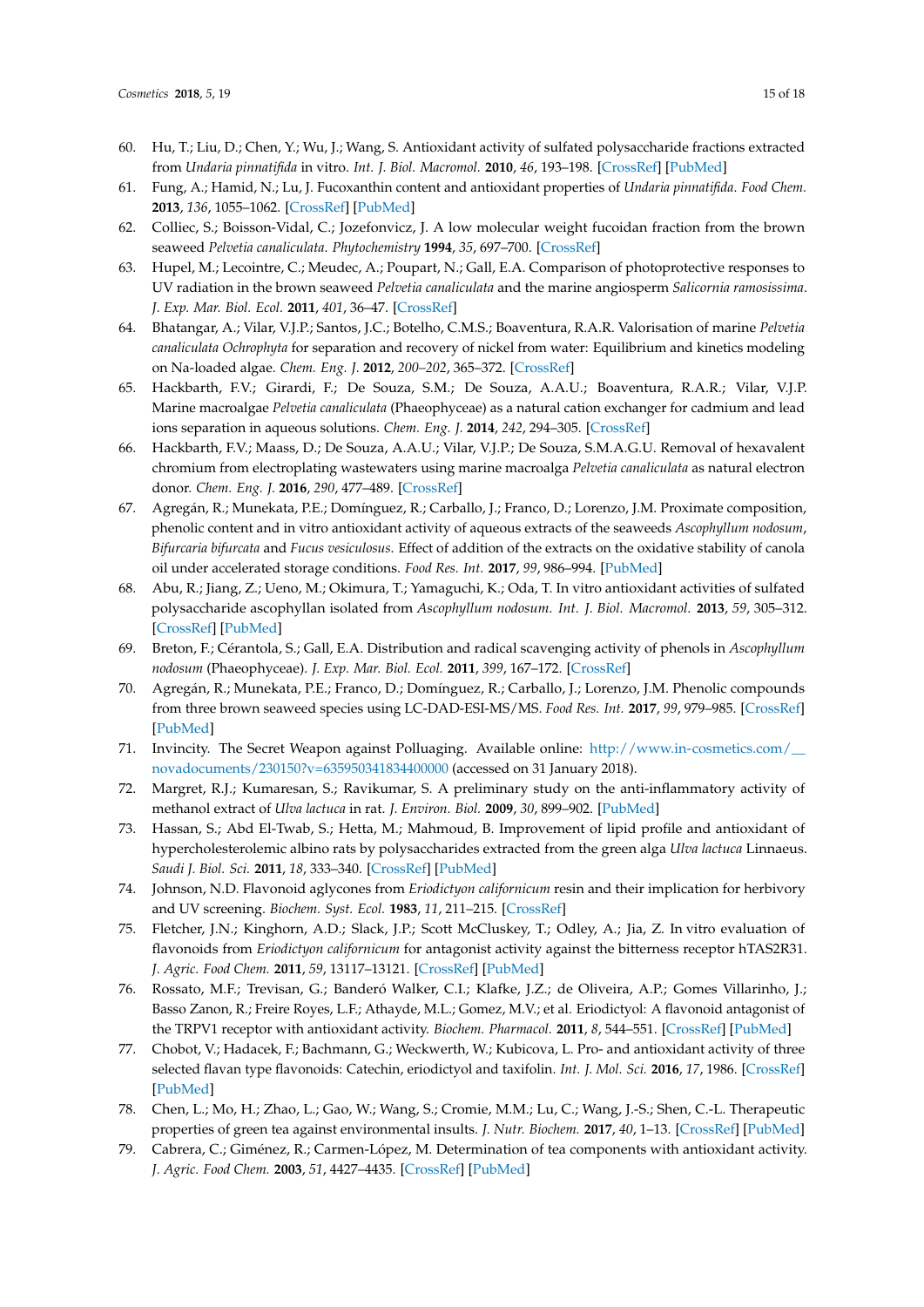- 80. Katiyar, S.K. Skin photoprotection by green tea: Antioxidant and immunomodulatory effects. *Curr. Drug Targets Immune Endocr. Metab. Disord.* **2003**, *3*, 234–242. [\[CrossRef\]](http://dx.doi.org/10.2174/1568008033340171)
- 81. Lambert, J.D.; Elias, R.J. The antioxidant and pro-oxidant activities of green tea polyphenols: A role in cancer prevention. *Arch. Biochem. Biophys.* **2010**, *501*, 65–72. [\[CrossRef\]](http://dx.doi.org/10.1016/j.abb.2010.06.013) [\[PubMed\]](http://www.ncbi.nlm.nih.gov/pubmed/20558130)
- <span id="page-15-0"></span>82. Wang, Y.-C.; Bachrach, U. The specific anti-cancer activity of green tea (-)-epigallocatechin-3-gallate. *Amino Acids* **2002**, *22*, 131–143. [\[CrossRef\]](http://dx.doi.org/10.1007/s007260200002) [\[PubMed\]](http://www.ncbi.nlm.nih.gov/pubmed/12395181)
- <span id="page-15-1"></span>83. Roginsky, V.; Alegria, A.E. Oxidation of tea extracts and tea catechins by molecular oxygen. *J. Agric. Food Chem.* **2005**, *53*, 4529–4535. [\[CrossRef\]](http://dx.doi.org/10.1021/jf040382i) [\[PubMed\]](http://www.ncbi.nlm.nih.gov/pubmed/15913321)
- <span id="page-15-2"></span>84. Anonymous. Bioavailable Polyphenols for Anti-Ageing Cosmetics. Personal Care Magazine Online 2011. Available online: [https://www.personalcaremagazine.com/story/8392/bioavailable-polyphenols-for-anti](https://www.personalcaremagazine.com/story/8392/bioavailable-polyphenols-for-anti-ageing-cosmetics)[ageing-cosmetics](https://www.personalcaremagazine.com/story/8392/bioavailable-polyphenols-for-anti-ageing-cosmetics) (accessed on 31 January 2018).
- <span id="page-15-3"></span>85. Prusakiewicz, J.J.; Ackerman, C.; Voorman, R. Comparison of skin esterase activities from different species. *Pharm. Res.* **2006**, *23*, 1517–1524. [\[CrossRef\]](http://dx.doi.org/10.1007/s11095-006-0273-y) [\[PubMed\]](http://www.ncbi.nlm.nih.gov/pubmed/16779705)
- <span id="page-15-4"></span>86. Karioti, A.; Protopappa, A.; Megoulas, N.; Skaltsa, H. Identification of tyrosinase inhibitors from *Marrubium velutinum* and *Marrubium cylleneum*. *Bioorg. Med. Chem.* **2007**, *15*, 2708–2714. [\[CrossRef\]](http://dx.doi.org/10.1016/j.bmc.2007.01.035) [\[PubMed\]](http://www.ncbi.nlm.nih.gov/pubmed/17287127)
- 87. Sarikurkcu, C.; Tepe, B.; Daferera, D.; Polissiou, M.; Harmandar, M. Studies on the antioxidant activity of the essential oil and methanol extract of *Marrubium globosum* subsp. *globosum* (Lamiaceae) by three different chemical assays. *Bioresour. Technol.* **2008**, *99*, 4239–4246. [\[CrossRef\]](http://dx.doi.org/10.1016/j.biortech.2007.08.058) [\[PubMed\]](http://www.ncbi.nlm.nih.gov/pubmed/17920880)
- <span id="page-15-5"></span>88. Edziri, H.; Mastouri, M.; Aouni, M.; Verschaeve, L. Polyphenol content, antioxidant and antiviral activities of leaf extracts of *Marrubium deserti* growing in Tunisia. *S. Afr. J. Bot.* **2012**, *80*, 104–109. [\[CrossRef\]](http://dx.doi.org/10.1016/j.sajb.2012.03.001)
- <span id="page-15-6"></span>89. Telek, E.; Töth, L.; Botz, L.; Máthé, I. Chemical tests with *Marrubium* species. Official data on Marrubii herba in Pharmacopoeia Hungarica VII. *Acta Pharm. Hung.* **1997**, *67*, 31–37. [\[PubMed\]](http://www.ncbi.nlm.nih.gov/pubmed/9163258)
- <span id="page-15-7"></span>90. EMA. Assessment Report on *Marrubium vulgare* L., Herba. Available online: [http://www.ema.europa.](http://www.ema.europa.eu/docs/en_GB/document_library/Herbal_-_HMPC_assessment_report/2013/08/WC500147016.pdf) [eu/docs/en\\_GB/document\\_library/Herbal\\_-\\_HMPC\\_assessment\\_report/2013/08/WC500147016.pdf](http://www.ema.europa.eu/docs/en_GB/document_library/Herbal_-_HMPC_assessment_report/2013/08/WC500147016.pdf) (accessed on 31 January 2018).
- <span id="page-15-8"></span>91. Ettaya, A.; Dhibi, S.; Samout, N.; Elfeki, A.; Hfaiedh, N. Hepatoprotective activity of white horehound (*Marrubium vulgare*) extract against cyclophosphamide toxicity in male rats. *Can. J. Physiol. Pharmacol.* **2016**, *94*, 441–447. [\[CrossRef\]](http://dx.doi.org/10.1139/cjpp-2015-0405) [\[PubMed\]](http://www.ncbi.nlm.nih.gov/pubmed/26886858)
- <span id="page-15-9"></span>92. Eldberry, A.A.; Harraz, F.M.; Ghareib, S.A.; Gabr, S.A.; Nagy, A.A.; Abdel-Sattar, E. Methanolic extract of *Marrubium vulgare* ameliorates hyperglicemia and dislipidemia in streptozotocin-induced diabetic rats. *Int. J. Diabetes Mellit.* **2015**, *3*, 37–44. [\[CrossRef\]](http://dx.doi.org/10.1016/j.ijdm.2011.01.004)
- <span id="page-15-10"></span>93. Masoodi, M.; Ahmad, B.; Zargar, I.M.; Khan, S.A.; Khan, S.; Sing, P. Antibacterial activity of whole plant extract of *Marrubium vulgare*. *Afr. J. Biotechnol.* **2008**, *7*, 86–87.
- <span id="page-15-11"></span>94. Amessis-Ouchemoukh, N.; Madani, K.; Falé, P.L.V.; Serralheiro, M.L.; Araújo, M.E.M. Antioxidant capacity and phenolic contents of some Mediterranean medicinal plants and their potential role in the inhibition of cyclooxygenase-1 and acetylcholinesterase activities. *Ind. Crops Prod.* **2014**, *53*, 6–15. [\[CrossRef\]](http://dx.doi.org/10.1016/j.indcrop.2013.12.008)
- <span id="page-15-12"></span>95. Amessis-Ouchemoukh, N.; Abu-Reidah, I.A.; Quirantes-Piné, R.; Madani, K.; Segura-Carretera, A. Phytochemical profiling, in vitro evaluation of total phenolic contents and antioxidant properties of *Marrubium vulgare* (horehound) leaves of plants growing in Algeria. *Ind. Crops Prod.* **2014**, *61*, 120–129. [\[CrossRef\]](http://dx.doi.org/10.1016/j.indcrop.2014.06.049)
- 96. Boulila, A.; Sanaa, A.; Ben Salem, I.; Rokbeni, N.; M'rabet, Y.; Hosni, K.; Fernandez, X. Antioxidant properties and phenolic variation in wild populations of *Marrubium vulgare* L. (Lamiaceae). *Ind. Crops Prod.* **2015**, *76*, 616–622. [\[CrossRef\]](http://dx.doi.org/10.1016/j.indcrop.2015.07.069)
- <span id="page-15-13"></span>97. Bouterfas, K.; Mehdadi, Z.; Elaoufi, M.M.; Latreche, A.; Benchiha, W. Antioxidant activity and total phenolic and flavonoids content variations of leaves extracts of white Horehound (*Marrubium vulgare* Linné) from three geographical origins. *Ann. Pharm. Fr.* **2016**, *74*, 453–462. [\[CrossRef\]](http://dx.doi.org/10.1016/j.pharma.2016.07.002) [\[PubMed\]](http://www.ncbi.nlm.nih.gov/pubmed/27553439)
- <span id="page-15-14"></span>98. Pukalskas, A.; Rimantas Venskutonis, P.; Salido, S.; de Waard, P.; van Beek, T.A. Isolation, identification and activity of natural antioxidants from horehound (*Marrubium vulgare* L.) cultivated in Lithuania. *Food Chem.* **2012**, *130*, 695–701. [\[CrossRef\]](http://dx.doi.org/10.1016/j.foodchem.2011.07.112)
- <span id="page-15-15"></span>99. Popoola, O.K.; Elbagory, A.M.; Ameer, F.; Hussein, A.A. Marrubiin. *Molecules* **2013**, *18*, 9049–9060. [\[CrossRef\]](http://dx.doi.org/10.3390/molecules18089049) [\[PubMed\]](http://www.ncbi.nlm.nih.gov/pubmed/23899837)
- <span id="page-15-16"></span>100. Sahpaz, S.; Garbacki, N.; Tits, M.; Bailleul, F. Isolation and pharmacological activity of phenilpropanoid esters from *Marrubium vulgare*. *J. Ethopharmacol.* **2002**, *79*, 389–392. [\[CrossRef\]](http://dx.doi.org/10.1016/S0378-8741(01)00415-9)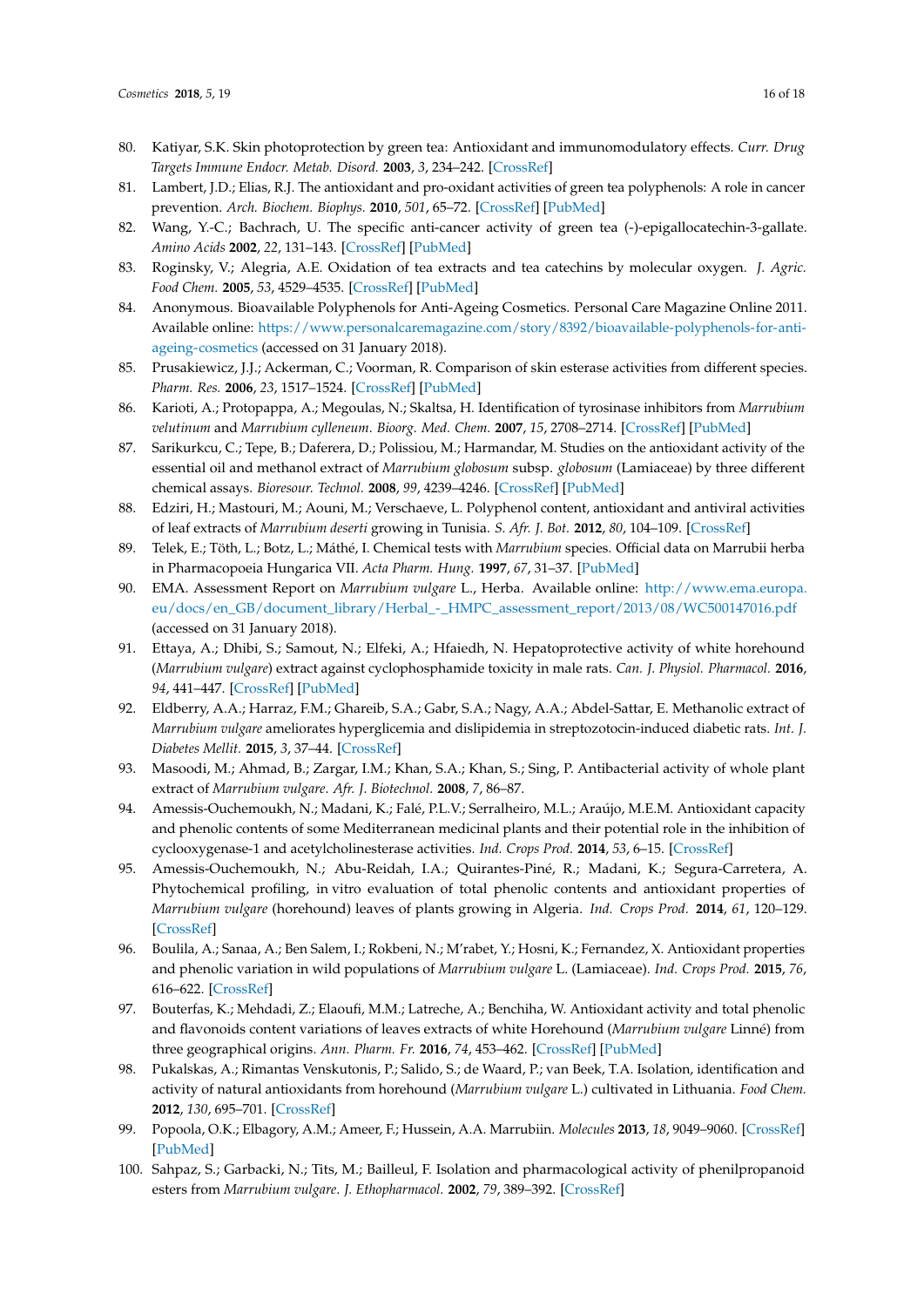- <span id="page-16-0"></span>101. Seidel, V.; Verholle, M.; Malard, Y.; Tillequin, F.; Fruchart, J.-C.; Duriez, P.; Bailleul, F.; Teissier, E. Phenylpropanoids from *Ballota nigra* L. inhibit in vitro LDL peroxidation. *Phytother. Res.* **2000**, *14*, 93–98. [\[CrossRef\]](http://dx.doi.org/10.1002/(SICI)1099-1573(200003)14:2<93::AID-PTR558>3.0.CO;2-X)
- <span id="page-16-1"></span>102. Martin-Nizard, F.; Sahpaz, S.; Furman, C.; Fruchart, J.-C.; Duriez, P.; Bailleul, F. Natural phenylpropanoids protect endothelial cells against oxidized LDL-induced cytotoxicity. *Planta Med.* **2003**, *69*, 207–211. [\[CrossRef\]](http://dx.doi.org/10.1055/s-2003-38474) [\[PubMed\]](http://www.ncbi.nlm.nih.gov/pubmed/12677522)
- <span id="page-16-2"></span>103. Hosni, K.; Jemli, M.; Dziri, S.; M'rabet, Y.; Ennigrou, A.; Sgaier, A.; Casabianca, H.; Vulliet, E.; Ben Brahim, N.; Sebei, H. Changes in phytochemical, antimicrobial and free radical scavenging activities of the Peruvian pepper tree (*Schinus molle* L.) as influenced by fruit maturation. *Ind. Crops Prod.* **2011**, *34*, 1622–1628. [\[CrossRef\]](http://dx.doi.org/10.1016/j.indcrop.2011.06.004)
- <span id="page-16-3"></span>104. Bendaoud, H.; Romdhane, M.; Souchard, J.P.; Cazaux, S.; Bouajila, J. Chemical composition and antioxidant activities of *Schinus molle* L. and *Schinus terebinthifolius* Raddi berries essential oils. *J. Food Sci.* **2010**, *75*, C466–C472. [\[CrossRef\]](http://dx.doi.org/10.1111/j.1750-3841.2010.01711.x) [\[PubMed\]](http://www.ncbi.nlm.nih.gov/pubmed/20722898)
- <span id="page-16-4"></span>105. Do Rosário Martins, M.; Arantes, S.; Candeias, F.; Tinoco, M.T.; Cruz-Morais, J. Antioxidant, antimicrobial and toxicological properties of *Schinus molle* L. essential oils. *J. Ethnopharmacol.* **2014**, *151*, 485–492. [\[CrossRef\]](http://dx.doi.org/10.1016/j.jep.2013.10.063) [\[PubMed\]](http://www.ncbi.nlm.nih.gov/pubmed/24231069)
- <span id="page-16-5"></span>106. Salazar-Aranda, R.; Pérez-Lopez, L.A.; López-Arroyo, J.; Alanís-Garza, B.A.; Waksman de Torres, N. Antimicrobial and antioxidant activities of plants from Northeast of Mexico. *J. Evid. Based Complement. Altern. Med.* **2011**, *2011*, 536139. [\[CrossRef\]](http://dx.doi.org/10.1093/ecam/nep127) [\[PubMed\]](http://www.ncbi.nlm.nih.gov/pubmed/19770266)
- <span id="page-16-6"></span>107. Marzouk, M.S.; Moharram, F.A.; Haggag, E.G.; Ibrahim, M.T.; Badary, O.A. Antioxidant flavonol glycosides from *Schinus molle*. *Phytother. Res.* **2006**, *20*, 200–205. [\[CrossRef\]](http://dx.doi.org/10.1002/ptr.1834) [\[PubMed\]](http://www.ncbi.nlm.nih.gov/pubmed/16521111)
- <span id="page-16-7"></span>108. Piao, M.I.; Yoo, E.S.; Koh, Y.S.; Kang, H.K.; Kim, J.; Kim, Y.J.; Kang, H.H.; Hyun, J.W. Antioxidant effects of the ethanol extracts from flower of *Camellia japonica* via scavenging of reactive oxygen species and induction of antioxidant enzymes. *Int. J. Mol. Sci.* **2011**, *12*, 2618–2630. [\[CrossRef\]](http://dx.doi.org/10.3390/ijms12042618) [\[PubMed\]](http://www.ncbi.nlm.nih.gov/pubmed/21731461)
- 109. Zhang, Y.-I.; Yin, C.-P.; Kong, L.-C.; Jiang, D.-H. Extraction optimisation, purification and major antioxidant component of red pigments extracted from *Camellia japonica*. *Food Chem.* **2011**, *129*, 660–664. [\[CrossRef\]](http://dx.doi.org/10.1016/j.foodchem.2011.05.001)
- 110. Akanda, M.R.; Park, B.-Y. Involvement of MAPK/NF-κB signal transduction pathways: *Camellia japonica* mitigates inflammation and gastric ulcer. *Biomed. Pharmacother.* **2017**, *95*, 1139–1146. [\[CrossRef\]](http://dx.doi.org/10.1016/j.biopha.2017.09.031) [\[PubMed\]](http://www.ncbi.nlm.nih.gov/pubmed/28926923)
- 111. Sato, N.; Li, W.; Higai, K.; Takemoto, M.; Sasaki, T.; Onoda, T.; Suzuki, T.; Koike, K. Flavonoid glycosides from Japanese Camellia oil cakes and their inhibitory activity against advanced glycation end-products formation. *J. Funct. Foods* **2017**, *35*, 159–165. [\[CrossRef\]](http://dx.doi.org/10.1016/j.jff.2017.05.043)
- <span id="page-16-8"></span>112. Yoon, I.S.; Park, D.H.; Kim, J.E.; Yoo, J.C.; Bae, M.S.; Oh, D.S.; Shim, J.H.; Choi, C.Y.; An, K.W.; Kim, E.I.; et al. Identification of the biologically active constituents of *Camellia japonica* leaf and anti-hyperuricemic effect in vitro and in vivo. *Int. J. Mol. Med.* **2017**, *39*, 1613–1620. [\[CrossRef\]](http://dx.doi.org/10.3892/ijmm.2017.2973) [\[PubMed\]](http://www.ncbi.nlm.nih.gov/pubmed/28487949)
- <span id="page-16-9"></span>113. Lee, H.-H.; Cho, J.-Y.; Moon, J.-H.; Park, K.-H. Isolation and identification of antioxidative phenolic acids and flavonoid glycosides from *Camellia japonica* flowers. *Hortic. Environ. Biotechnol.* **2011**, *52*, 270–277. [\[CrossRef\]](http://dx.doi.org/10.1007/s13580-011-0157-x)
- <span id="page-16-10"></span>114. Shin, S.; Kim, M.; Jung, E. Anti-aging effects of *Camellia japonica* flower extract on a pollutant-induced stress. *J. Dermatol. Sci.* **2016**, *84*, e138–e139. [\[CrossRef\]](http://dx.doi.org/10.1016/j.jdermsci.2016.08.415)
- <span id="page-16-11"></span>115. Mocan, A.; Schafberg, M.; Crisan, G.; Rohn, S. Determination of lignans and phenolic components of *Schisandra chinensis* (Turcz.) Baill. Using HPLC-ESI-ToF-MS and HPLC-online TEAC: Contribution of individual components to overall antioxidant activity and comparison with traditional antioxidant assays. *J. Funct. Foods* **2016**, *24*, 579–594. [\[CrossRef\]](http://dx.doi.org/10.1016/j.jff.2016.05.007)
- <span id="page-16-12"></span>116. Cheng, Z.; Cheng, L.; Song, H.; Yu, L.; Zhong, F.; Shen, Q.; Hu, H. Aqueous two-phase system for preliminary purification of lignans from fruits of *Schisandra chinensis* Baill. *Sep. Purif. Technol.* **2016**, *166*, 16–25. [\[CrossRef\]](http://dx.doi.org/10.1016/j.seppur.2016.04.013)
- <span id="page-16-13"></span>117. Zhang, L.; Chen, H.; Tian, J.; Chen, S. Antioxidant and antiproliferative activities of five compounds from *Schisandra chinensis* fruit. *Ind. Crops. Prod.* **2013**, *50*, 690–693. [\[CrossRef\]](http://dx.doi.org/10.1016/j.indcrop.2013.08.044)
- <span id="page-16-14"></span>118. Szopa, A.; Ekiert, R.; Ekiert, H. Current knowledge of *Schisandra chinensis* (Turcz.) Baill. (Chinese magnolia vine) as a medicinal plant species: A review on the bioactive components, pharmacological properties, analytical and biotechnological studies. *Phytochem. Rev.* **2017**, *16*, 195–218. [\[CrossRef\]](http://dx.doi.org/10.1007/s11101-016-9470-4) [\[PubMed\]](http://www.ncbi.nlm.nih.gov/pubmed/28424569)
- <span id="page-16-15"></span>119. Mocan, A.; Crisan, G.; Vlase, L.; Crisan, O.; Vodnar, D.C.; Raita, O.; Gheldiu, A.-M.; Toiu, A.; Oprean, R.; Tilea, I. Comparative studies on polyphenolic composition, antioxidant and antimicrobial activities of *Schisandra chinensis* leaves and fruits. *Molecules* **2014**, *19*, 15162–15179. [\[CrossRef\]](http://dx.doi.org/10.3390/molecules190915162) [\[PubMed\]](http://www.ncbi.nlm.nih.gov/pubmed/25247685)